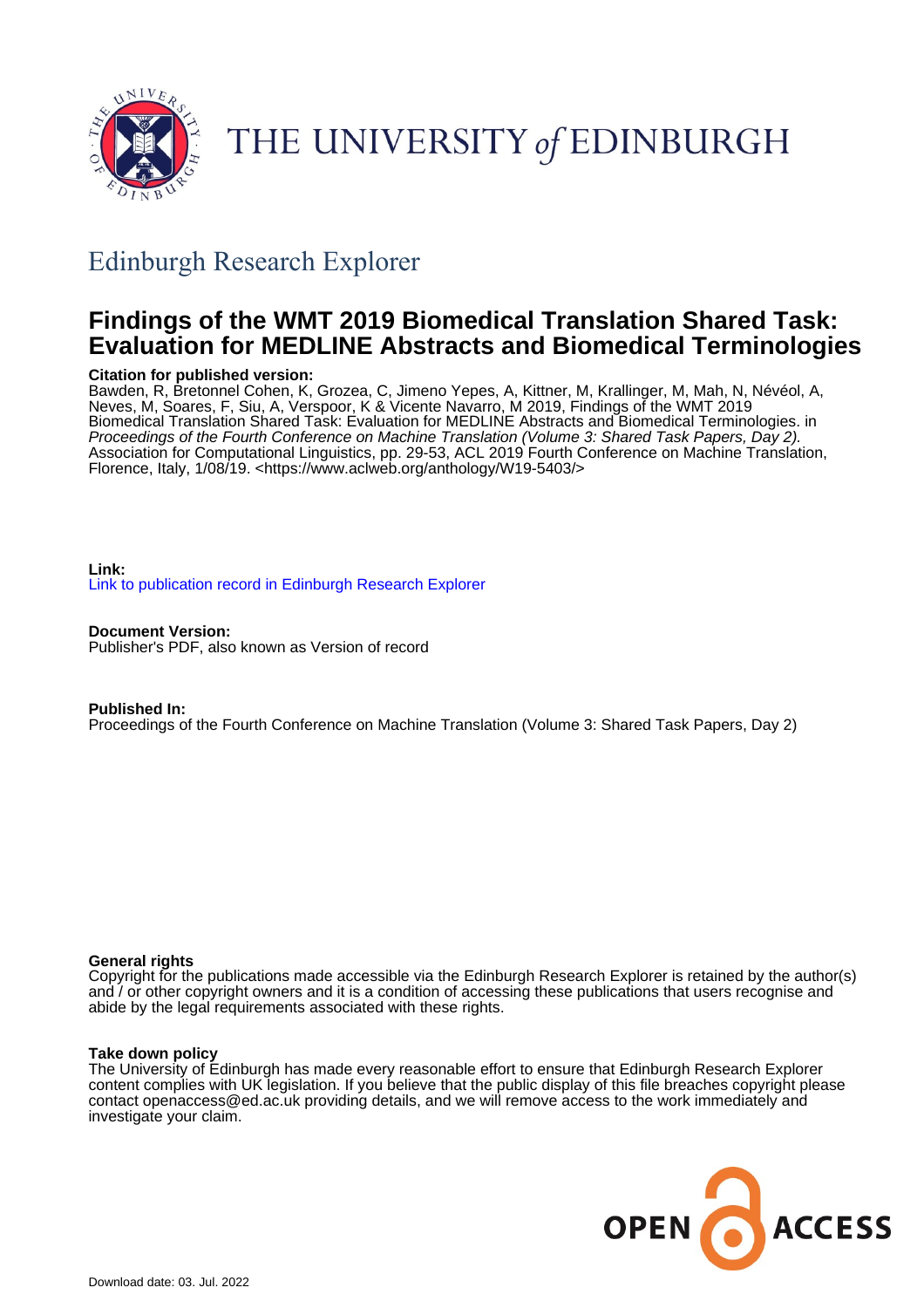# Findings of the WMT 2019 Biomedical Translation Shared Task: Evaluation for MEDLINE Abstracts and Biomedical Terminologies

Rachel Bawden<sup>∗</sup> School of Informatics, University of Edinburgh, Scotland

Antonio Jimeno Yepes<sup>∗</sup> IBM Research Australia Melbourne, Australia

K. Bretonnel Cohen<sup>∗</sup> Biomedical Text Mining Group University of Colorado School of Medicine

Aurora, CO, USA

Madeleine Kittner<sup>∗</sup> Knowledge Management in Bioinformatics Humboldt-Universitat¨ zu Berlin, Germany

Nancy Mah<sup>∗</sup>

Charité-Universitätsmedizin, Berlin-Brandenburger Centrum für Regenerative Therapien (BCRT) Berlin, Germany

> Felipe Soares<sup>∗</sup> Barcelona Supercomputing Center, Spain

LIMSI, CNRS, Université Paris-Saclay Orsay, France

Aurélie Névéol\*

Amy Siu<sup>∗</sup> Beuth University of Applied Sciences, Berlin, Germany

Maika Vicente Navarro<sup>∗</sup> Maika Spanish Translator Melbourne, Australia

#### Abstract

In the fourth edition of the WMT Biomedical Translation task, we considered a total of six languages, namely Chinese (zh), English (en), French (fr), German (de), Portuguese (pt), and Spanish (es). We performed an evaluation of automatic translations for a total of 10 language directions, namely, zh/en, en/zh, fr/en, en/fr, de/en, en/de, pt/en, en/pt, es/en, and en/es. We provided training data based on MEDLINE abstracts for eight of the 10 language pairs and test sets for all of them. In addition to that, we offered a new sub-task for the translation of terms in biomedical terminologies for the en/es language direction. Higher BLEU scores (close to 0.5) were obtained for the es/en, en/es and en/pt test sets, as well as for the terminology sub-task. After manual validation of the primary runs, some submis-

The author list is alphabetical and does not reflect the respective author contributions. The task was coordinated by Mariana Neves.

University of Melbourne, Australia

Cristian Grozea<sup>∗</sup> Fraunhofer Institute FOKUS, Berlin, Germany

Martin Krallinger<sup>∗</sup> Barcelona Supercomputing Center, Spain

Mariana Neves<sup>∗</sup> German Centre for the Protection of Laboratory Animals (Bf3R), German Federal Institute for Risk Assessment (BfR), Berlin, Germany

Karin Verspoor<sup>∗</sup>

sions were judged to be better than the reference translations, for instance, for de/en, en/es and es/en.

# 1 Introduction

Machine translation (MT) holds the promise to unlock access to textual content in a wide range of languages. In the biomedical domain, the bulk of the literature is available in English, which provides two interesting applications for machine translation: first, providing patients, scientists and health professionals with access to the literature in their native language and second, assisting scientist and health professionals in writing reports in English, when it is not their primary language. Furthermore, important health information can be found in the free text of electronic health records and social media. As these sources are increasingly available to patients and health professionals, MT can be leveraged to widen access beyond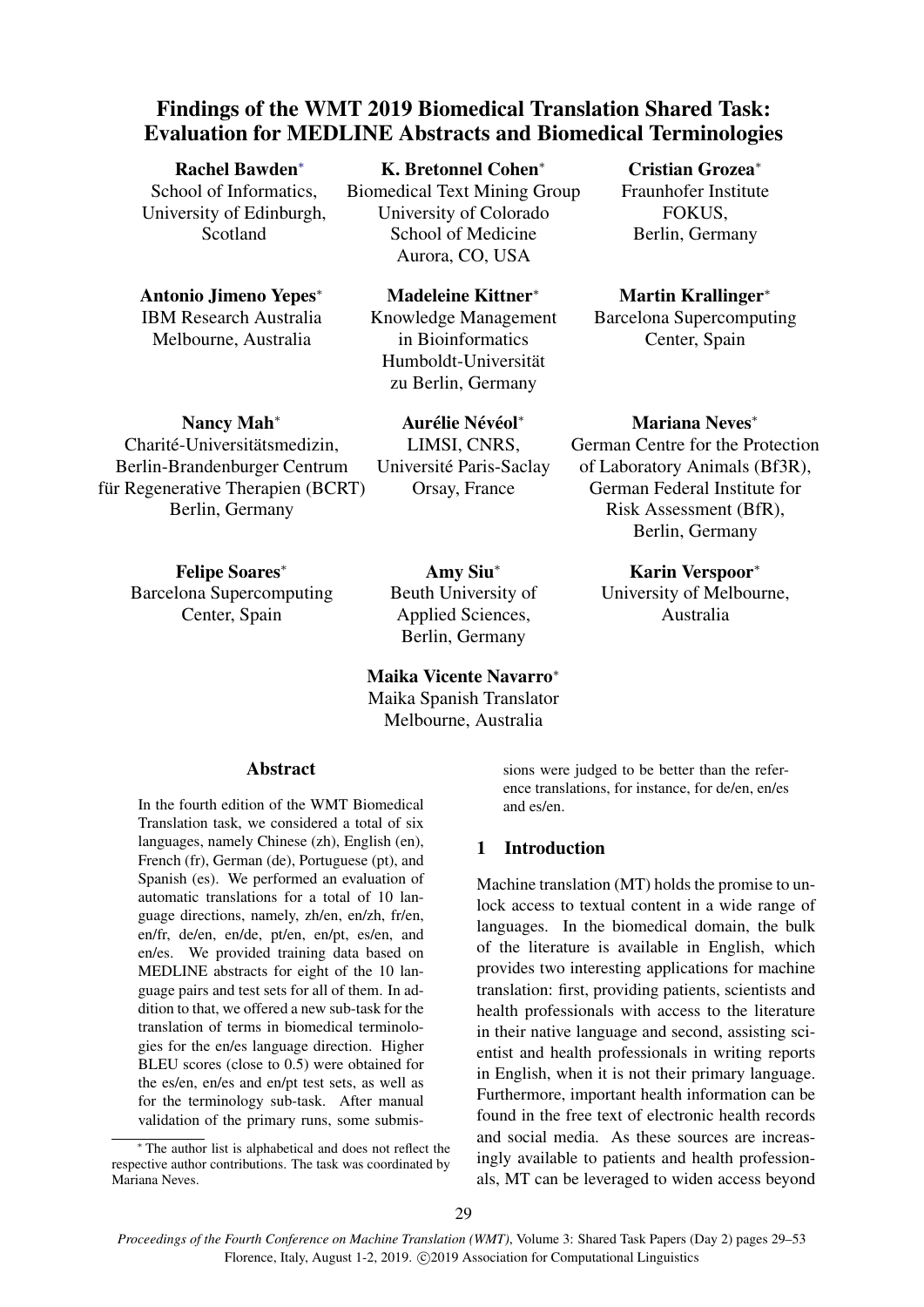language barriers. Other situations in the health care domain, such as emergency response communications, have expressed the need for translation technologies to improve patient-provider communication [\(Turner et al.,](#page-24-0) [2019\)](#page-24-0). However, the recurring conclusion of practical studies is that progress is still needed. The goal of this shared task is to bring machine translation of biomedical text to a level of performance that can help with these medical challenges.

In recent years, many parallel corpora in the biomedical domain have been made available, which are valuable resources for training and evaluating MT systems. Examples of such corpora include Khresmoi (Dušek et al., [2017\)](#page-23-0), Scielo [\(Neves et al.,](#page-24-1) [2016\)](#page-24-1), Full-Text Scientific Articles from Scielo [\(Soares et al.,](#page-24-2) [2018a\)](#page-24-2), MeSpEn [\(Vil](#page-25-0)[legas et al.,](#page-25-0) [2018\)](#page-25-0), thesis and dissertations [\(Soares](#page-24-3) [et al.,](#page-24-3) [2018b\)](#page-24-3), and clinical trials [\(Neves,](#page-24-4) [2017\)](#page-24-4). These corpora cover a variety of language pairs and document types, such as scientific articles, clinical trials, and academic dissertations.

Many previous efforts have addressed MT for the biomedical domain. Interesting previous work includes a comparison of performance in biomedical MT to Google Translate for English, French, German, and Spanish [\(Wu et al.,](#page-25-1) [2011\)](#page-25-1). Pecina et al. applied MT for the task of multilingual information retrieval in the medical domain [\(Pecina](#page-24-5) [et al.,](#page-24-5) [2014\)](#page-24-5). They compared various MT systems, including Moses, Google Translate, and Bing Translate. Later, Pecina et al. utilized domain adaptation of statistical MT for English, French and Greek [\(Pecina et al.,](#page-24-6) [2015\)](#page-24-6). The field of MT has experienced considerable improvements in the performance of systems, and this is also the case for biomedical MT. Our more recent shared tasks show an increasing number of teams that relied on neural machine translation (NMT) to tackle the problem [\(Jimeno Yepes et al.,](#page-23-1) [2017;](#page-23-1) [Neves et al.,](#page-24-7) [2018\)](#page-24-7).

We found some commonalities in the work above. On the one hand, clinical vocabularies are under development, as well as data sets based on scientific publications. On the other hand, there is little or no work on languages that do not have typical Indo-European morphology, e.g. in the isolating direction (no Chinese), and in the agglutinating direction (no Hungarian, Turkish, Finnish, Estonian). There is also little previous research in MT for electronic health records (EHR).

The translation of technical texts requires considerable specific knowledge, not only about linguistic rules, but also about the subject of the text that is being translated. The advantage of terminology management can be seen in its important role in the process of acquiring, storing and applying linguistic and subject-specific knowledge related to the production of the target text.

Terminologies can also be extremely useful in data mining pipelines, where one might be interested in identifying specific terms or diseases, for example. In addition, terminologies can be used to improve the quality of machine translation and help in the normalization of vocabulary use. Terminological resources in the field of biomedicine and clinic are of crucial importance for the development of natural language processing systems and language technologies in the field of health, among them the semantic network called Unified Medical Language System (UMLS). This resource contains terminological subsets of a wide variety of subject areas and specialties such as health sciences, life sciences and pharmacology.

For instance, at present only 13% of the concepts included in UMLS have entries for Spanish, while the vast majority of concepts have an equivalent in English. Therefore, one of the coverage expansion strategies is based on the translation of terms related to UMLS entries from English into Spanish.

Over the past three years, the aim of the biomedical task at WMT has been to focus the attention of the community on health as a specialized domain for the application of MT [\(Bojar et al.,](#page-23-2) [2016;](#page-23-2) [Ji](#page-23-1)[meno Yepes et al.,](#page-23-1) [2017;](#page-23-1) [Neves et al.,](#page-24-7) [2018\)](#page-24-7). This forum has provided a unique opportunity to review existing parallel corpora in the biomedical domain and to further develop resources in language pairs such as English and Chinese, French, Spanish, Portuguese (Névéol et al., [2018\)](#page-24-8).

In this edition of the shared task, we continued this effort and we addressed five language pairs in two translation directions, as follows: Chinese/English (zh/en and en/zh), French/English (fr/en and en/fr), German/English (de/en and en/de), Portuguese/English (pt/en and en/pt), and Spanish/English (es/en and en/es). Herein we describe the details of the fourth edition of the WMT Biomedical Task which includes the following:

• construction of training data and the official test sets, including statistics and an evalua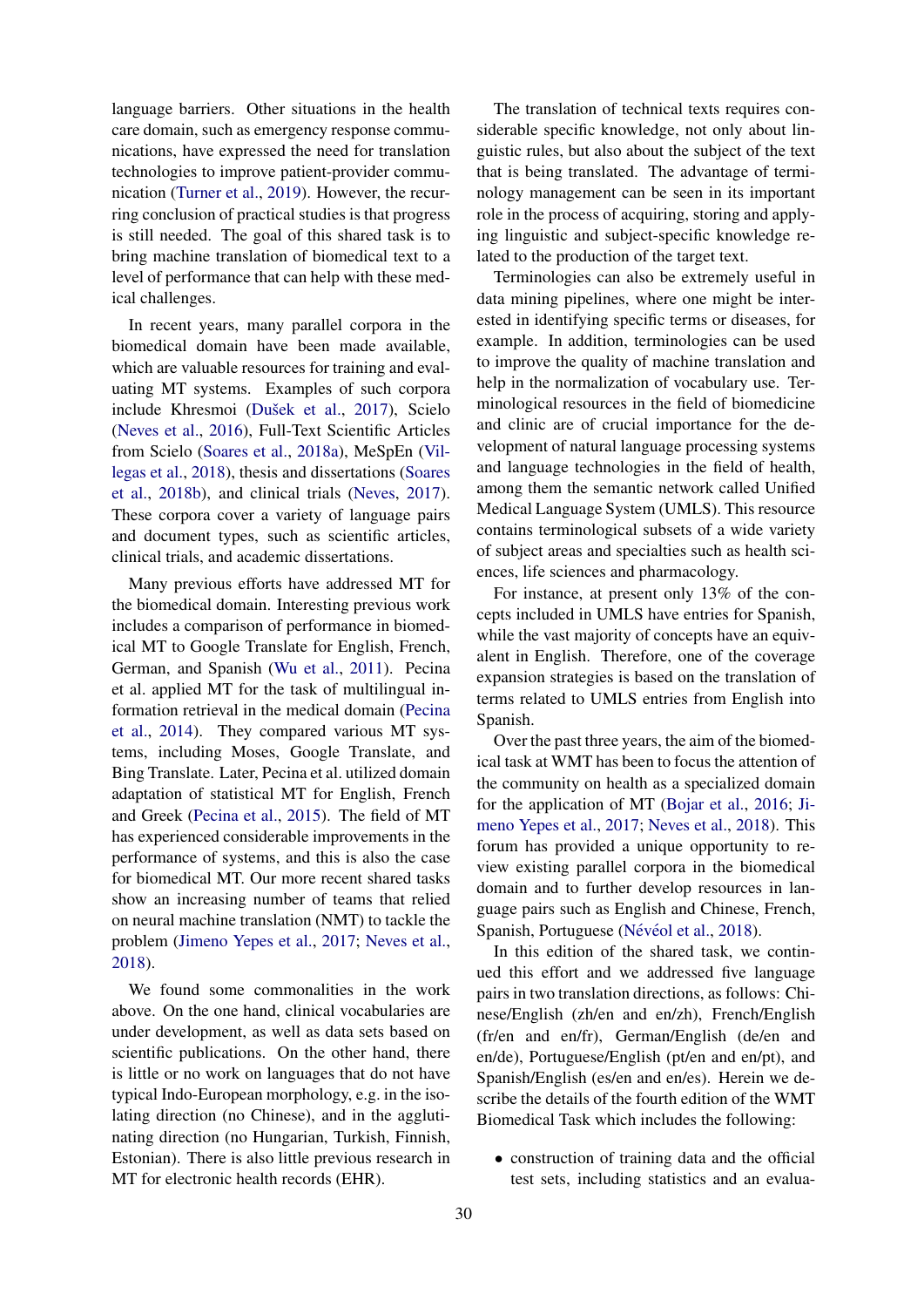tion of the quality of the test sets (Section [2\)](#page-3-0);

- a description of the three baselines that we developed for comparison (Section [3\)](#page-4-0);
- an overview of the participating teams and their systems (Section [4\)](#page-5-0);
- the results obtained by the submitted runs based on our automatic evaluation (Section  $5$ );
- the results of the manual evaluation of selected translations from each team (Section  $6$ ):
- and a discussion of various topics, especially the quality of the test sets and of the automatic translations submitted by the teams (Section [7\)](#page-13-0).

# <span id="page-3-0"></span>2 Training and Test Sets

We made training and test sets available to support participants in the development and evaluation of their systems. We provided two types of test set, scientific abstracts from Medline and terms from biomedical terminologies. Both data and test sets are available for download.<sup>[1](#page-4-1)</sup> Table 1 provides some basic characteristics of the training and test sets, and we provide details of their construction in this section.

#### 2.1 Medline training and test sets

We provided training data based on Medline data for eight of the language pairs that we addressed, namely, fr/en, en/fr, de/en, en/de, pt/en, en/pt, es/en, and en/es. We released test sets for all 10 language pairs, which are the official test sets used for the shared task. The creation of the Medline training and test sets was as follows.

Document retrieval. For the training data, we downloaded the Medline database<sup>[2](#page-3-2)</sup> that included the citations available until the end of 2018. For the test sets, we downloaded the Medline update files available for 2019 until the end of February.

<span id="page-3-1"></span><sup>1</sup>[https://drive.google.](https://drive.google.com/drive/u/0/folders/1x4689LkvdJTyAxsB6tYu12MJzxgiyDZ_)

<span id="page-3-2"></span>[1x4689LkvdJTyAxsB6tYu12MJzxgiyDZ\\_](https://drive.google.com/drive/u/0/folders/1x4689LkvdJTyAxsB6tYu12MJzxgiyDZ_) <sup>2</sup>[https://www.nlm.nih.gov/databases/](https://www.nlm.nih.gov/databases/download/pubmed_medline.html) [download/pubmed\\_medline.html](https://www.nlm.nih.gov/databases/download/pubmed_medline.html)

XML parsing. We parsed the Medline files using a Python XML library.[3](#page-3-3) Based on the metadata available, we selected the citations that contained abstracts both in English and in at least one of the foreign languages addressed in the shared task, namely, Chinese (zh), French (fr), German (de), Portuguese (pt), and Spanish (es).

Language detection. Even though the citations in Medline include the language of the abstracts, we found some mistakes in the data from last year in which some abstracts were tagged with the wrong language, e.g. Italian instead of German. Therefore, we automatically detected the language of the article using the Python langdetect library. $4$  For instance, when building the training data, we detected a total of 156 abstracts that were identified with the wrong language. For the training data, this was the data that was released to the participants after removal of the abstracts in the wrong language. When building the test sets, we kept only 100 articles for each language pair, i.e. 50 articles for each direction es/en and en/es.

Sentence splitting. For the test sets, we considered only the abstracts in the Medline citations and segmented them into sentences, which is a necessary step for automatic sentence alignment. For all language pairs except for zh/en, we used the syntok Python library<sup>[5](#page-3-5)</sup>. For zh/en, we used Ling-Pipe's Medline-specific API<sup>[6](#page-3-6)</sup> to segment the English abstracts. Splitting the Chinese ones by the language-specific period punctuation "。" (using our own script) was sufficient.

Sentence alignment. For the test sets in all language pairs except for zh/en, we automatically aligned the sentences using the GMA tool.<sup>[7](#page-3-7)</sup> We relied on the same configuration and stopword lists used for the test sets in 2018 [\(Neves et al.,](#page-24-7) [2018\)](#page-24-7). For zh/en, we used the Champollion tool<sup>[8](#page-3-8)</sup>, also relying on the same configurations and stopword lists used in 2018.

Manual validation. We performed a manual validation of the totality of the aligned sentences in the test sets using the Quality Checking task in

<span id="page-3-8"></span><span id="page-3-7"></span><span id="page-3-6"></span><span id="page-3-5"></span><span id="page-3-4"></span><https://pypi.org/project/langdetect/> <https://github.com/fnl/syntok> [http://alias-i.com/lingpipe/demos/](http://alias-i.com/lingpipe/demos/tutorial/sentences/read-me.html) [tutorial/sentences/read-me.html](http://alias-i.com/lingpipe/demos/tutorial/sentences/read-me.html) <https://nlp.cs.nyu.edu/GMA/> <http://champollion.sourceforge.net/>

[com/drive/u/0/folders/](https://drive.google.com/drive/u/0/folders/1x4689LkvdJTyAxsB6tYu12MJzxgiyDZ_)

<span id="page-3-3"></span><sup>3</sup>[https://github.com/titipata/pubmed\\_](https://github.com/titipata/pubmed_parser) [parser](https://github.com/titipata/pubmed_parser)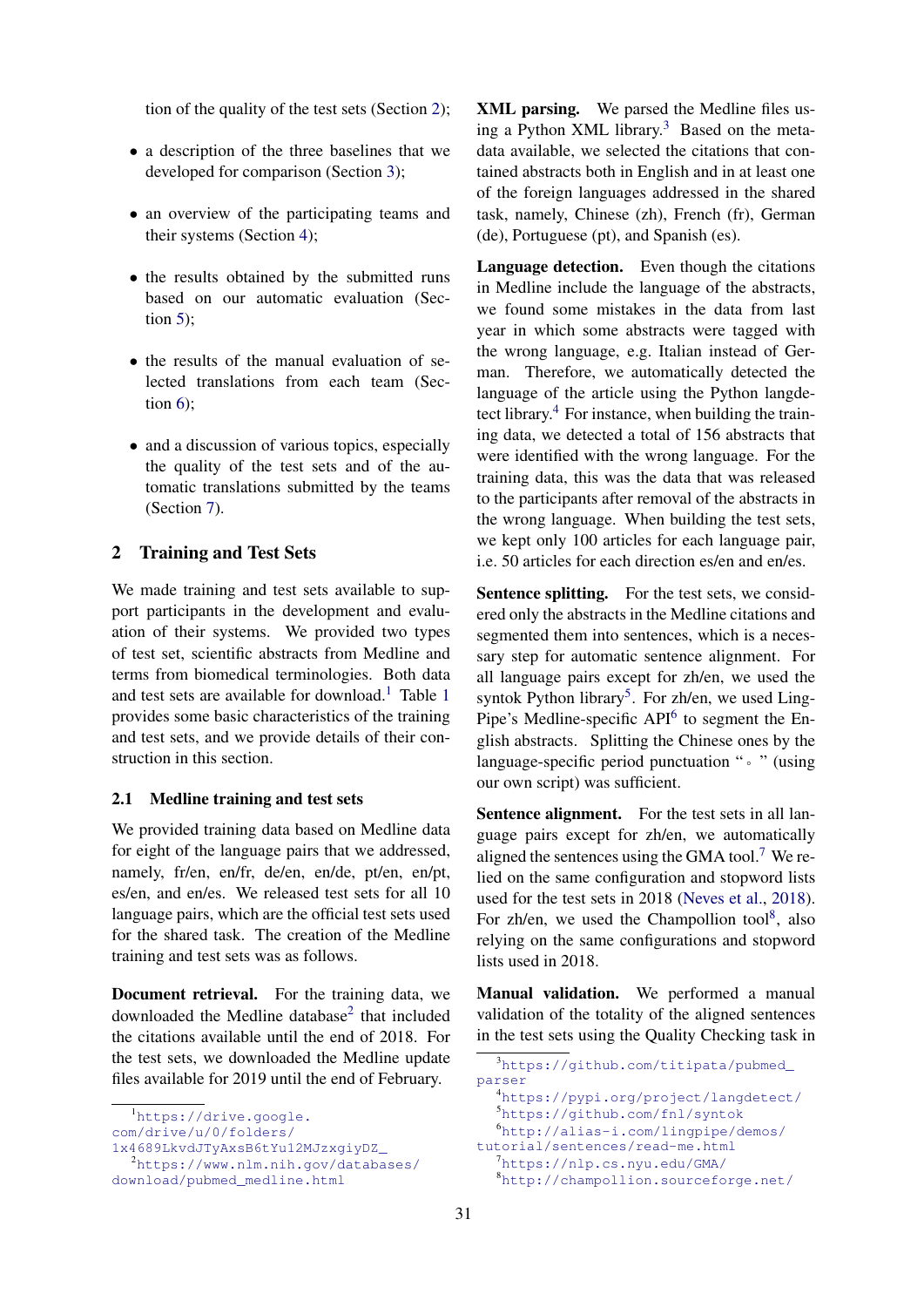<span id="page-4-1"></span>

| Language pairs | <b>Medline training</b> |                  | <b>Medline</b> test |                  | <b>Terminology test</b>  |
|----------------|-------------------------|------------------|---------------------|------------------|--------------------------|
|                | <b>Documents</b>        | <b>Sentences</b> | <b>Documents</b>    | <b>Sentences</b> | Terms                    |
| de/en          | 3,669                   | 40.398           | 50                  | 589              |                          |
| en/de          |                         |                  | 50                  | 719              | $\overline{\phantom{0}}$ |
| es/en          | 8,626                   | 100,257          | 50                  | 526              | $\overline{\phantom{0}}$ |
| en/es          |                         |                  | 50                  | 599              | 6,624                    |
| fr/en          | 6,540                   | 75,049           | 50                  | 486              | $\overline{\phantom{0}}$ |
| en/fr          |                         |                  | 50                  | 593              | $\overline{\phantom{0}}$ |
| pt/en          | 4,185                   | 49,918           | 50                  | 491              | $\overline{\phantom{0}}$ |
| en/pt          |                         |                  | 50                  | 589              | $\overline{\phantom{0}}$ |
| zh/en          |                         |                  | 50                  | 283              | $\overline{\phantom{0}}$ |
| enzh           |                         |                  | 50                  | 351              | $\overline{\phantom{0}}$ |

Table 1: Number of documents, sentences, and terms in the training and test sets.

the Appraise tool. We present statistics concerning the quality of the test set alignments in Table [2.](#page-5-1)

For each test sets of each language pair, we released the abstracts in the source language and kept the ones in the target language for the both the automatic and manual evaluations, the so-called "reference translations". For instance, for the test set for de/en, we released the abstracts in German to the participants during the evaluation period and kept the ones in English for the evaluation.

## 2.2 Terminology

For the terminology dataset, a total of 6624 terms in English were manually translated to Spanish by domain experts. The terms were extracted from the scientific literature using the DNorm [\(Leaman](#page-24-9) [et al.,](#page-24-9) [2013\)](#page-24-9) Named Entity Recognition and medical glossaries.

# <span id="page-4-0"></span>3 Baselines

#### Baseline 1: Marian NMT

This represents a low-experience, minimal effort submission based on current methods. We develop "baseline1" using the tutorial written for the MT Marathon 2018 Labs<sup>[9](#page-4-2)</sup> and the Marian NMT framework [\(Junczys-Dowmunt et al.,](#page-23-3) [2018\)](#page-23-3).

As training data we used the UFAL medical corpus [\(UFA\)](#page-23-4), and as validation data we used Khres-moi (Dušek et al., [2017\)](#page-23-0). The Khresmoi data did not overlap with the UFAL corpus, despite being mentioned as one of the sources. The UFAL corpus was filtered to remove lower quality data. Specifically, we removed the "Subtitles" subset, as it is of lower quality than the rest, less medically oriented (if at all), and contains dialogue rather

than narrative. Two of the targeted languages, Portuguese and Chinese, are not present in UFAL. For Portuguese we therefore trained our model on the Scielo corpus [\(Neves et al.,](#page-24-1) [2016\)](#page-24-1) and tested on the Brazilian thesis corpus [\(Soares et al.,](#page-24-3) [2018b\)](#page-24-3). For Chinese we used the United Nations Parallel Corpus [\(Ziemski et al.,](#page-25-2) [2016\)](#page-25-2).

The data was preprocessed using standard tools from the Moses toolkit [\(Koehn et al.,](#page-23-5) [2007\)](#page-23-5): tokenisation, cleaning of training data and truecasing. Subword segmentation [\(Sennrich et al.,](#page-24-10) [2015\)](#page-24-10) was then trained jointly over both source and target languages and applied using FastBPE.[10](#page-4-3) The number of merge operations for BPE was set to 85000.

The models trained were shallow RNN encoder-decoders.<sup>[11](#page-4-4)</sup> They were trained on a GTX 1080 Ti with 8 GPUs. Validation using cross-entropy and BLEU was performed every 10,000 updates, and models were trained until there was no improvement on either metric for 5 consecutive updates. Training of a single model took approximately 2 days.

Discussion. Compared to the traditional domain of news translation, biomedical MT poses additional challenges; biomedical texts contain a large amount of specialised, in-domain vocabulary, and in-domain training data is less readily available.

#### Baselines 2 and 3: OpenNMT

We also provide two additional baselines trained using OpenNMT-py [\(Klein et al.,](#page-23-6)  $2017$ )<sup>[12](#page-4-5)</sup>, one with a small network size, and a second one with a higher number of hidden units. The data used

<span id="page-4-2"></span><sup>9</sup>[https://marian-nmt.github.io/](https://marian-nmt.github.io/examples/mtm2018-labs) [examples/mtm2018-labs](https://marian-nmt.github.io/examples/mtm2018-labs)

<span id="page-4-4"></span><span id="page-4-3"></span><sup>10</sup><https://github.com/glample/fastBPE>

 $11$ <sub>1</sub> encoder layer, 1 decoder layer, both with with GRU cells, embedding dimension of 512, hidden state of dimension 1024, using layer normalization, implemented using Marian NMT and trained using the Adam optimizer.

<span id="page-4-5"></span><sup>12</sup><http://opennmt.net/OpenNMT-py/>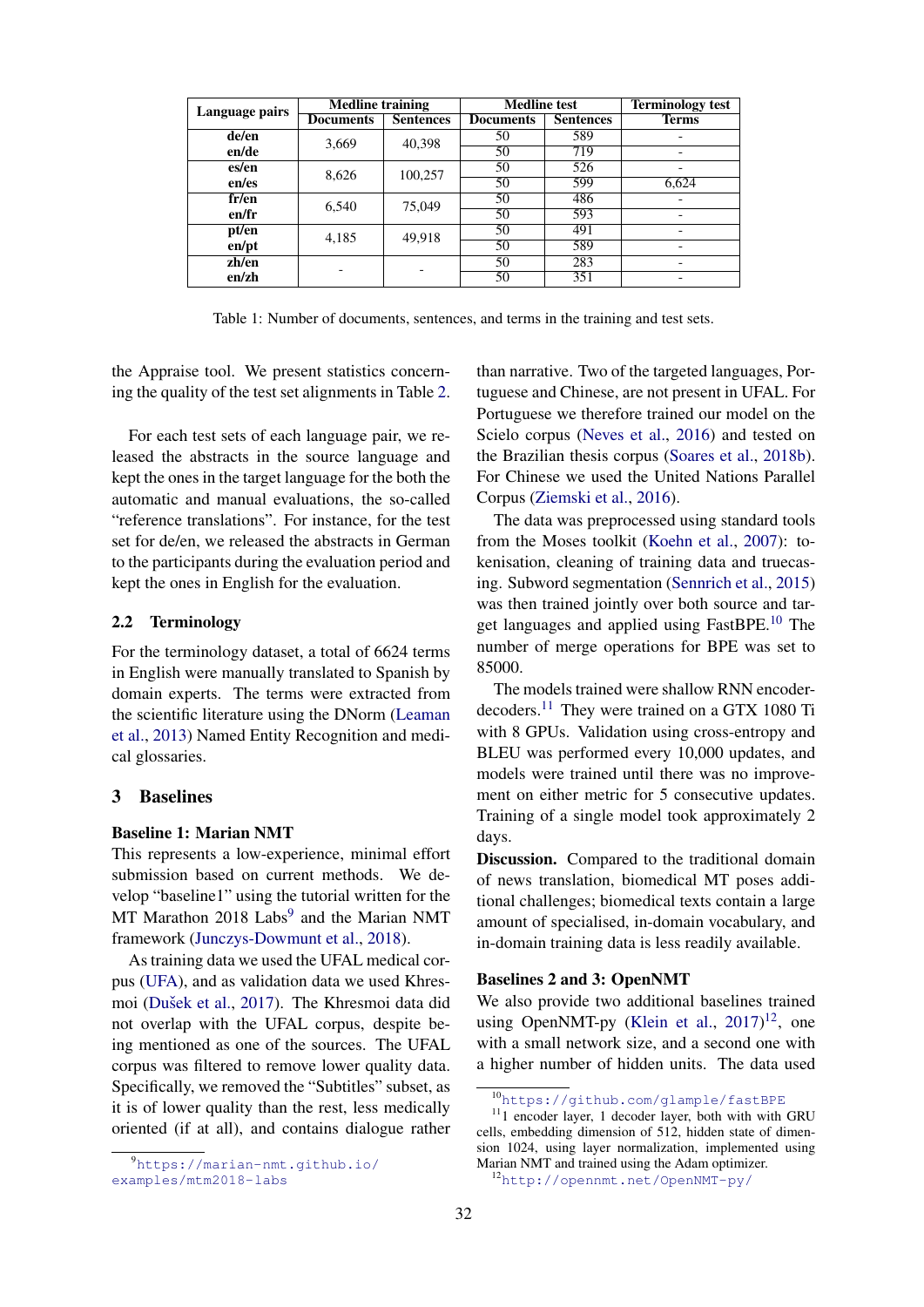<span id="page-5-1"></span>

| Language | OК          | Source>Target | Target>Source | Overlap      | No Align.     | <b>Total</b> |
|----------|-------------|---------------|---------------|--------------|---------------|--------------|
| de/en    | 808 (67.8%) | $69(5.8\%)$   | $126(10.6\%)$ | 42 $(3.5\%)$ | 147 (12.3%)   | 1192         |
| es/en    | 825 (78.6%) | $33(3.1\%)$   | $67(6.4\%)$   | $28(2.7\%)$  | $96(9.1\%)$   | 1049         |
| fr/en    | 857 (82.6%) | $21(2.0\%)$   | $64(6.2\%)$   | $9(0.9\%)$   | 87 (8.4%)     | 1038         |
| pt/en    | 833 (78.9%) | $31(2.9\%)$   | $77(7.3\%)$   | $7(0.7\%)$   | $107(10.1\%)$ | 1055         |
| zh/en    | 469 (84.4%) | 53 (9.5%)     | $12(2.2\%)$   | $5(0.9\%)$   | $17(3.1\%)$   | 556          |

Table 2: Statistics (number of sentences and percentages) of the quality of the automatic alignment for the Medline test sets. For each language pair, the total of sentences corresponds to the 100 documents that constitute the two test sets (one for each language direction).

for training was the Medline abstracts corpora. We trained these two baselines using the following parameters:

- 2-layer LSTM for both the encoder and decoder (300 and 500 hidden units)
- Vocabulary size: 32,000
- Training steps: 100,000
- Batch size: 64
- Optimization: SGD
- Dropout: 0.3
- Embedding size: 500

The models were trained on a PC with Intel Xeon E-2124 processor and NVIDIA GeForce GTX 1060 GPU and are available for download.<sup>[13](#page-5-2)</sup>

#### <span id="page-5-0"></span>4 Teams and Systems

This year, the task attracted the participation of 11 teams from six countries (China, Germany, Japan, Pakistan, Spain and United Kingdom) from two continents. As opposed to previous years, no team from the Americas participated in the task. We list the teams and their affiliation (where available) in Table [3.](#page-6-0) We received a total of 59 run submissions as presented in Table [4.](#page-6-1)

System descriptions were solicited by email from the participating teams in the form of a system paper and a summary paragraph. Below we provide a short description of the systems for which a corresponding paper is available or for which we received a description from the participants. Two teams ('peace' and 'Radiant') did not provide system descriptions.

Table [5](#page-6-2) provides an overview of the methods, implementations and training corpora used by the participants. While two teams used the statistical machine translation toolkit Moses (MT-UOC-UPF and UHH-DS), the most popular translation

method relied on neural networks and the transformer architecture.

ARC [\(Wei et al.,](#page-25-3) [2019\)](#page-25-3). The ARC team's systems were based on the Transformer-big architecture [\(Vaswani et al.,](#page-25-4) [2017\)](#page-25-4). The relied on both general (news translation task, OPUS, UM, Wikipedia) and in-domain (EMEA, UFAL, Medline) corpora. For en/zh, they also used in-house training data. In order to improve the overall training data quality, they filtered noisy and misaligned data, and to improve vocabulary coverage they trained their subword segmentation model on the BERT multilingual vocabulary. They experimented with over 20 different models with various combinations of training data and settings and chose the best ones when submitting their runs.

BCS [\(Soares and Krallinger,](#page-24-11) [2019\)](#page-24-11). The team's systems were also based on the Transformer-big architecture, which were trained using the OpenNMT-py toolkit. They relied on resources from both the general domain (books corpus), as well as from the biomedical domain, such as parallel terminologies from UMLS and various corpora (Scielo, UFAL medical, EMEA, theses and dissertations abstracts, and the Virtual Health Library).

KU. The KU team's systems were based on the Transformer-big architecture, trained using the Tensor2Tensor toolkit [\(Vaswani et al.,](#page-24-12) [2018\)](#page-24-12). Training data was carefully cleaned to remove encoding errors, bad translations, etc. They did not perform standard ensemble translation, but obtained a small BLEU improvement by taking a "majority vote" on the final translations for different checkpoints.

MT-UOC-UPF. The MT-UOC-UPF team's systems were deep RNN-based encoder-decoder models with attention, trained using Marian (and with layer normalisation, tied embeddings and

<span id="page-5-2"></span><sup>13</sup><10.6084/m9.figshare.8094119>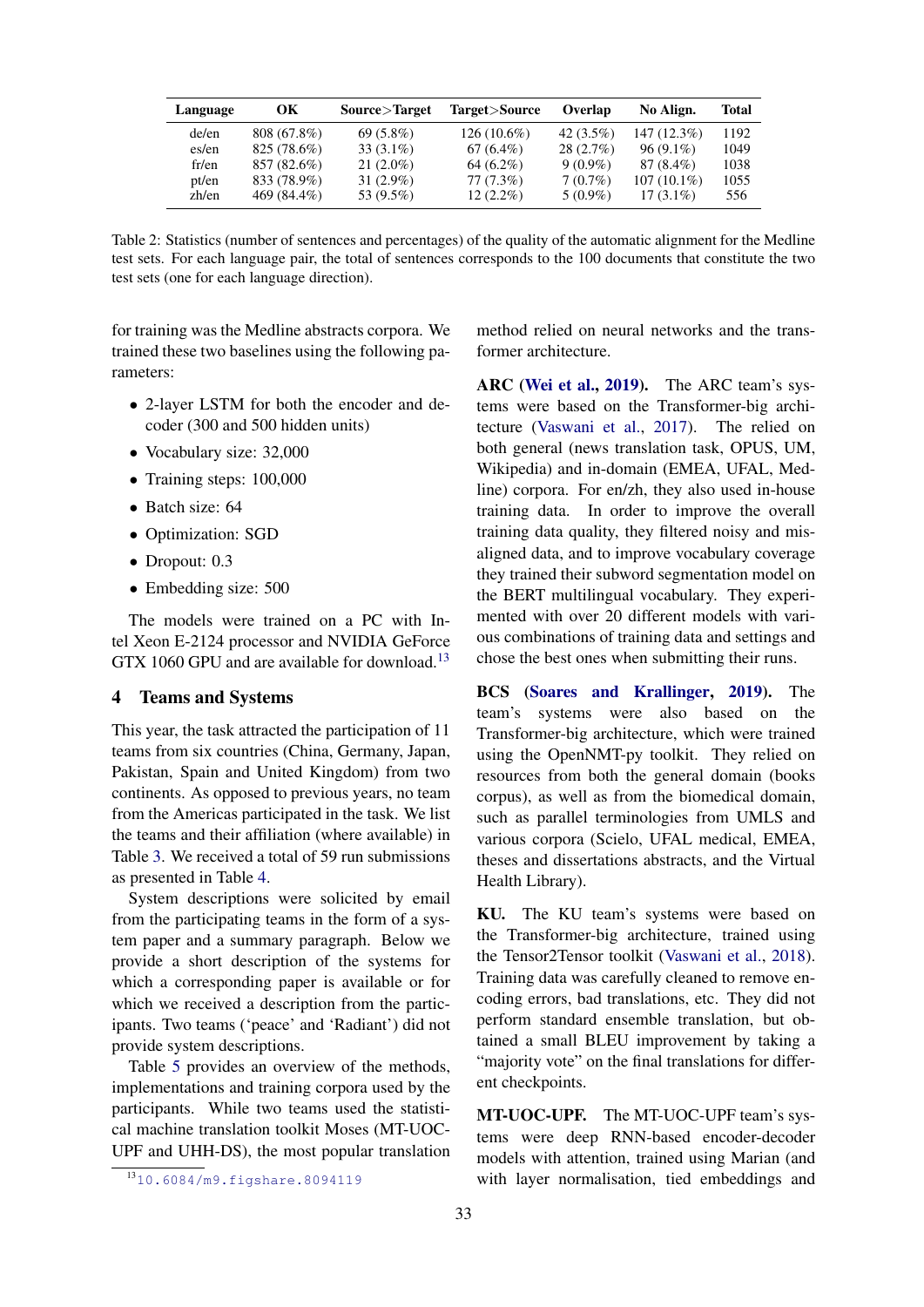<span id="page-6-0"></span>

| <b>Team ID</b> | <b>Institution</b>                                                                 |
|----------------|------------------------------------------------------------------------------------|
| ARC            | Huawei Technologies (China),                                                       |
| <b>BSC</b>     | Barcelona Supercomputing Center (Spain)                                            |
| KU             | Kyoto University (Japan)                                                           |
| MT-UOC-UPF     | Universitat Oberta de Catalunya (Spain)                                            |
| <b>NRPU</b>    | Fatima Jinnah Women University (Pakistan), Manchester Metropolitan University (UK) |
| <b>OOM</b>     | Beijing Atman Technology Co. Ltd. (China)                                          |
| peace          | (unknown)                                                                          |
| Radiant        | Harbin Institute of Technology (China)                                             |
| Talp_upc       | Universitat Politècnica de Catalunya (Spain)                                       |
| <b>UCAM</b>    | University of Cambridge (UK)                                                       |
| UHH-DS         | University of Hamburg (Germany)                                                    |
|                |                                                                                    |

<span id="page-6-1"></span>

| <b>Teams</b> | de/en          | en/de          | en/es          | en/fr          | en/pt | en/zh          | es/en          | fr/en          | pt/en | zh/en          | <b>Total</b>   |
|--------------|----------------|----------------|----------------|----------------|-------|----------------|----------------|----------------|-------|----------------|----------------|
| ARC          | M <sub>3</sub> | M <sub>3</sub> |                | M <sub>3</sub> |       | M <sub>3</sub> |                | M <sub>3</sub> |       | M <sub>3</sub> | 18             |
| <b>BSC</b>   |                |                | M1             |                | M1    |                | M1             |                | M1    |                | 4              |
| KU           |                |                |                | M1             |       |                |                |                |       | M1             | 2              |
| MT-UOC-UPF   |                |                | M1T1           |                |       |                | M1             |                |       |                | 3              |
| <b>NRPU</b>  |                |                |                | M1             |       |                |                | M1             |       |                | $\overline{2}$ |
| <b>OOM</b>   |                |                |                |                |       | M <sub>2</sub> |                |                |       | M <sub>2</sub> | $\overline{4}$ |
| peace        |                |                |                |                |       | M1             |                |                |       | M1             | 2              |
| Radiant      |                |                |                |                |       | M <sub>3</sub> |                |                |       |                | 3              |
| Talpc_upc    |                |                | M <sub>3</sub> |                |       |                | M <sub>3</sub> |                |       |                | 6              |
| <b>UCAM</b>  | M <sub>3</sub> | M <sub>3</sub> | M <sub>3</sub> |                |       |                | M <sub>3</sub> |                |       |                | 12             |
| UHH-DS       |                |                |                |                |       |                | M <sub>3</sub> |                |       |                | 3              |
| Total        | 6              | 6              | 9              | 5              |       | 9              | 11             | 4              |       | 7              | 59             |

Table 3: List of the participating teams.

Table 4: Overview of the submissions from all teams and test sets. We identify submissions to the MEDLINE test sets with an "M" and to the terminology test set with a "T". The value next to the letter indicates the number of runs for the corresponding test set, language pair, and team.

<span id="page-6-2"></span>

| <b>Teams</b>             | <b>MT</b> method | Package, library or system                                                   | <b>Training corpus</b>                                                                                                                    |
|--------------------------|------------------|------------------------------------------------------------------------------|-------------------------------------------------------------------------------------------------------------------------------------------|
| <b>ARC</b>               | <b>NMT</b>       | Transformer-big architecture                                                 | <b>general:</b> news translation task, OPUS,<br>UM, Wikipedia; in-domain: EMEA,<br>MEDLINE, UFAL                                          |
| <b>BSC</b>               | <b>NMT</b>       | Transformer-big, OpenNMT-py                                                  | general: books corpus; in-domain:<br>EMEA, Scielo, UFAL, UMLS, theses<br>and dissertations abstracts, and the Vir-<br>tual Health Library |
| $\overline{\mathrm{KU}}$ | <b>NMT</b>       | Transformer-big<br>architecture,<br>Tensor2Tensor toolkit                    | in-domain                                                                                                                                 |
| MT-UOC-UPF               | SMT, NMT         | Marian<br>Moses, RNN-based<br><b>NMT</b>                                     | in-domain                                                                                                                                 |
| <b>NRPU</b>              | <b>NMT</b>       | OpenNMT-py, transfer learning                                                | general:<br>News-Commentary;<br>in-<br>domain: EMEA, MEDLINE, Scielo,<br>UFAL.                                                            |
| <b>OOM</b>               | <b>NMT</b>       | Transformer architecture                                                     | general and in-domain: MedRA                                                                                                              |
| peace                    | <b>NA</b>        | <b>NA</b>                                                                    | <b>NA</b>                                                                                                                                 |
| Radiant                  | NA.              | <b>NA</b>                                                                    | <b>NA</b>                                                                                                                                 |
| Talpc_upc                | <b>NMT</b>       | Transformer architecture, Ba-<br>belNet dictionary                           | in-domain: MEDLINE                                                                                                                        |
| <b>UCAM</b>              | <b>NMT</b>       | Transformer-big architecture,<br>Tensor2Tensor toolkit, transfer<br>learning | general: news translation task; in-<br>domain: MEDLINE, Scielo, UFAL                                                                      |
| UHH-DS                   | <b>SMT</b>       | <b>Moses</b>                                                                 | in-domain: biomedical task 2018 cor-<br>pus                                                                                               |

Table 5: Overview of the methods implemented by each team. We report the general translation method, specific package, library or implementation used and training corpus used. The letters "NA" are used when this information was not available at the time of writing.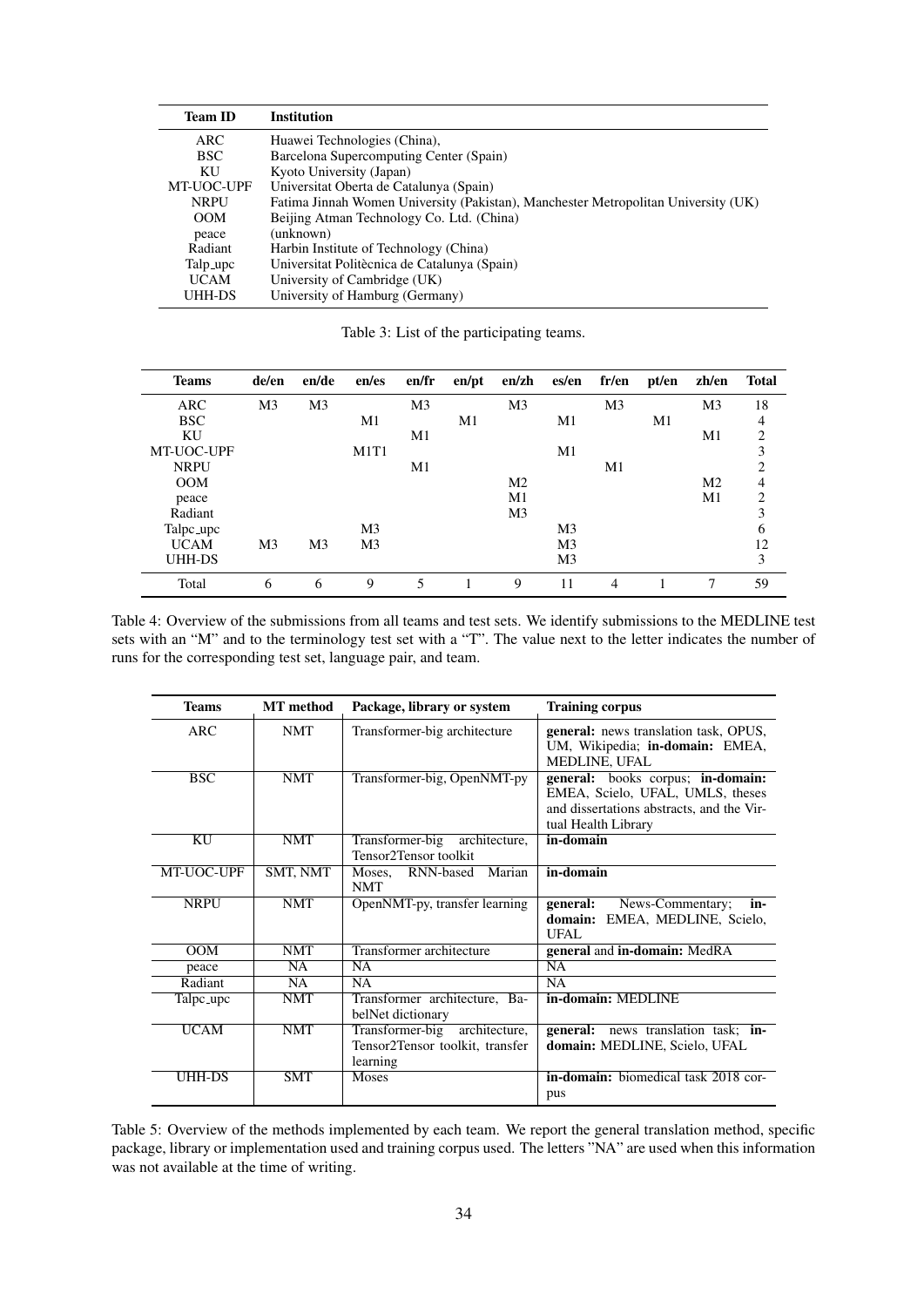residual connectors). The systems were trained with several medical corpora and glossaries. For the terminology translation task, they trained a Moses system using the same corpus as for the Marian NMT system. The translation table was queried for the English terms and when they were not found, they were translated using the NMT system if all subwords in the term were known and with the SMT Moses system if not.

NRPU [\(Noor-e-Hira et al.,](#page-24-13) [2019\)](#page-24-13). The NRPU team applied transfer learning and selective data training to build NMT systems. The goal of their approach is to mine biomedical data from general domain corpus and show its efficacy for the biomedical domain. The books corpus was used as the main out-of-domain corpus. News-Commentary (NC) [\(Tiedemann,](#page-24-14) [2012\)](#page-24-14) was used as general domain corpus to perform information retrieval for selective data selection. The data selection procedure was performed as reported in [Abdul-Rauf et al.](#page-23-7) [\(2016\)](#page-23-7). In-domain MEDLINE titles were used as queries to retrieve biomedical related sentences from the general domain  $NC$  corpus. They had a total of 627,576 queries for data selection. Top  $n$  (1<n>> $n$ (1<n>10) relevant sentences were ranked against each query. The data selection process was done on both French and English.

OOM. Their system was based on the Transformer architecture trained on various parallel and monolingual corpora from in-domain and out-ofdomain corpora. In the fine-tuning phase, the models were first tuned with the in-domain data and then fine-tuned with a curriculum learning mechanism for several rounds. Several model instances were ensembled to generate the translation candidates followed by a re-ranking model to select the best one. In addition to the standard sentences used in the training, terminological resources such as MedDRA were used as a constraint in the decoding phase to keep translation accuracy and consistency of key words.

Talp upc [\(Pio Carrino et al.,](#page-24-15) [2019\)](#page-24-15). The Talp upc team's submission was based on a Transformer and on the BabelNet multilingual semantic dictionary [\(Navigli and Ponzetto,](#page-24-16) [2012\)](#page-24-16). From the Medline training data, they extracted a list of biomedical terms. They proposed *bpeterms segmentation*, which consists of segmenting sentences as a mixture of subwords and term tokens in order to take into account domainspecific terms. They experimented with three systems: (i) terminology-aware segmentation (run2 for es/en and run2 for en/es), (ii) terminologyaware segmentation with a word-level domain feature (run3 for es/en and run1 for en/es), and (iii) terminology-aware segmentation, shared source and target vocabularies and shared encoderdecoder embedding weights (run1 for es/en and run3 for en/es).

UCAM [\(Saunders et al.,](#page-24-17) [2019\)](#page-24-17). The UCAM team relied on transfer learning and used the Tensor2Tensor implementation of the Transformer model. For each language pair, they used the same training data in both directions. Regarding training data, for en/de and de/en, they reused general domain models trained on the WMT19 news data and biomedical data (UFAl and Medline). For es/en and en/es, they trained on Scielo, UFAL, and Medline. Their three runs use the following: (i) the best single system trained on biomedical data, (ii) a uniform ensemble of models on two en/de and three es/en domains, and (iii) an ensemble with Bayesian Interpolation.

UHH-DS. The team submitted three runs for the Spanish-English language pair. Their SMT systems were developed using the Moses toolkit [\(Koehn et al.,](#page-23-5) [2007\)](#page-23-5) and trained on the same data as their submission from last year. Data selection was used to sub-sample two general domain corpora using a ratio of 50% sentences. Detailed descriptions of the methods are presented in [\(Duma](#page-23-8) [and Menzel,](#page-23-8) [2016a\)](#page-23-8) (run 1), [\(Duma and Menzel,](#page-23-9) [2016b\)](#page-23-9) (run2) and [\(Duma and Menzel\)](#page-23-10) (run 3). The first two methods rely on Paragraph Vector [\(Le and Mikolov,](#page-23-11) [2014\)](#page-23-11) for sentence representation and scoring formulas based on the cosine similarity, and the third method focuses on the relative differences between term frequencies. All methods are unsupervised and produce fast results.

## <span id="page-7-0"></span>5 Automatic Evaluation

For each language pair, we compared the submitted translations to the reference translations. BLEU scores were calculated using the MULTI-EVAL tool and tokenization as provided in Moses. For Chinese, character-level tokenization was used via a minor modification to the tool. Although an ideal tokenization would take into account that Chinese words consist of a varying number of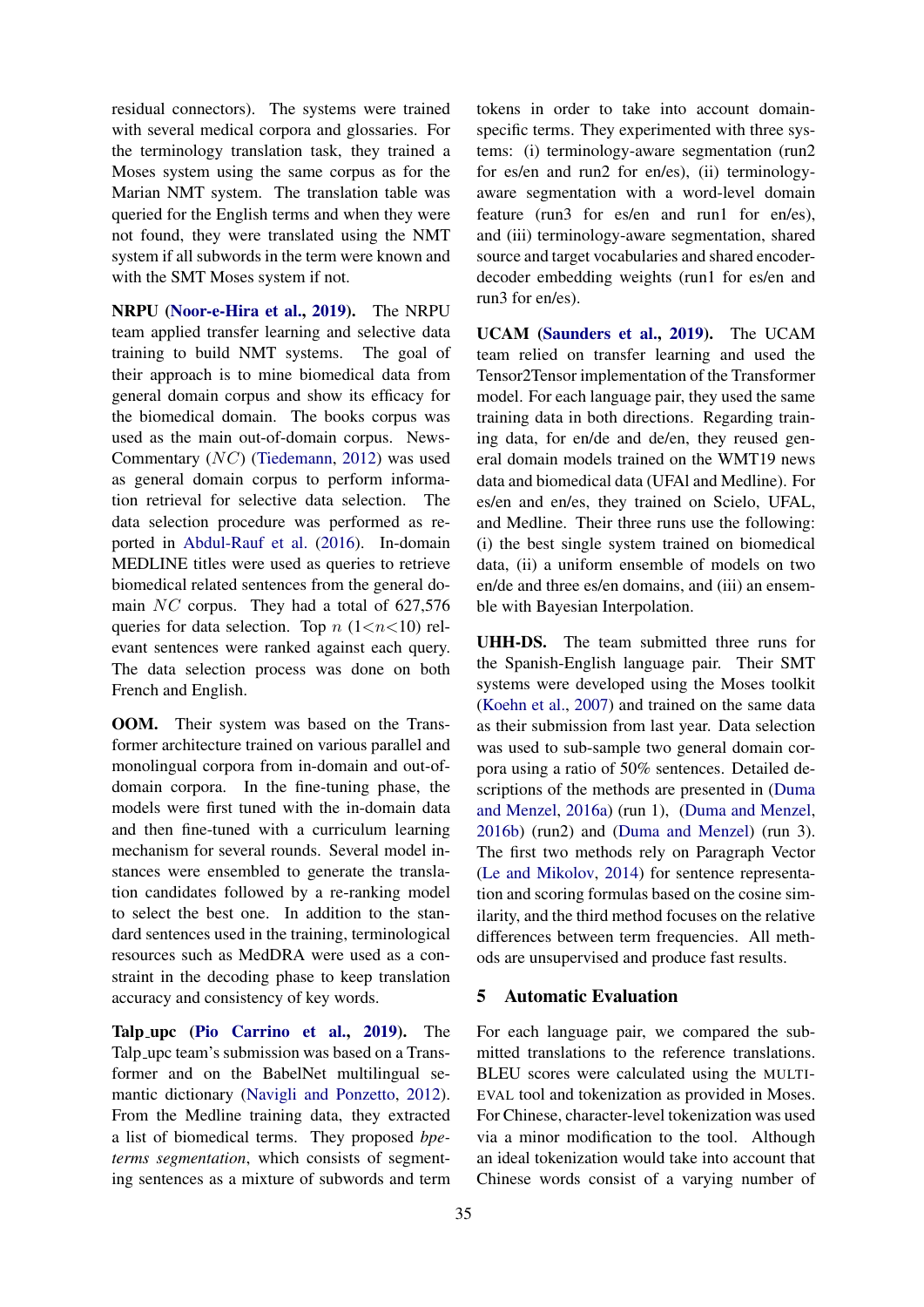characters, achieving such an ideal tokenization requires a sophisticated dictionary [\(Chang et al.,](#page-23-12) [2008\)](#page-23-12) – including biomedical terms – and is beyond the scope of this shared task. Further, using character-level tokenization for BLEU purposes is in accordance with current practice [\(Wang et al.,](#page-25-5) [2018;](#page-25-5) [Xu and Carpuat,](#page-25-6) [2018\)](#page-25-6).

Table [6](#page-10-0) shows BLEU scores for all language pairs when considering all sentences in our test sets. Table [7](#page-11-0) only considers the sentences that have been manually classified as being correctly aligned (cf. Section [2\)](#page-3-0). As expected, certain results improve considerably (by more than 10 BLEU points) when only considering the sentences that are correctly aligned.

Most teams outperformed the three baselines, except the NRPU team's submissions for en/fr and fr/en. Baseline1, trained using Marian NMT, obtained results not far behind the best performing team, while the two other baselines were not very competitive. We rank the various runs according to the results that they obtained followed by a short discussion of the results with regard to the methods that they used.

- de/en: baseline2,3  $<$  baseline1  $<$  UCAM, ARC
- en/de: baseline2,3  $<$  baseline1  $<$  UCAM, ARC
- es/en: baseline2,3  $<$  baseline1  $<$  UHH-DS  $<$  MT-UOC-UPF  $<$  BSC, Talp upc runs2,3  $<$  Talp\_upc run1  $<$  UCAM
- en/es: baseline2,3  $<$  baseline1  $<$  MT-UOC-UPF < Talp upc, BSC < UCAM
- en/fr: baseline2,3  $\langle$  NRPU  $\langle$  baseline1, KU  $<$  ARC runs2,3  $<$  ARC run1
- fr/en: baseline2,3  $\lt$  NRPU  $\lt$  baseline1  $\lt$ ARC
- pt/en: baseline2,3  $<$  baseline1  $<$  BSC
- en/pt: baseline2,3  $<$  baseline1  $<$  BSC
- zh/en: baseline1  $\langle$  peace  $\langle$  KU  $\langle$  ARC  $\langle$ OOM
- en/zh: Radiant < peace < ARC < OOM

de/en. All submitted runs from both ARC and UCAM teams outperformed our three baselines. The runs from ARC were slightly superior to those from UCAM. Both teams used Transformer models but the ARC also used BERT multilingual embeddings. We observed no significant difference between the submissions from team ARC but runs based on the ensemble of models from team UCAM (i.e. runs 2 and 3) obtained a higher score than their single best systems.

en/de. Results were similar to those for en/de: the runs from team ARC outperformed the runs from team UCAM. Similarly, we observed no difference between the runs from team ARC and slightly higher scores for the runs based on ensemble systems from team UCAM.

es/en. All submitted runs outperformed our baselines. The best performing systems from the Talp upc, UCAM, and BSC teams were Transformer models, the one based on Marian NMT from the MT-UOC-UPF team, an finally the SMT Moses systems from UHH-DS. We did not observe significant differences between the various runs from single teams, except for run1 from Talp upc team (terminology-aware segmentation, shared source and target vocabularies and shared encoder-decoder embedding weights), which outperformed their other two runs.

en/es. All submitted runs outperformed our baselines. As opposed to results for en/es, the Transformer system from the UCAM team slightly outperformed the one developed by the Talp upc team, which obtained a similar performance to the OpenNMT system from the BSC team.

fr/en. Baselines 2 and 3 were outperformed by all submitted runs, whereas baseline 1, which is trained using Marian, was only outperformed by team ARC, whose system uses the Transformer model. We observed no significant difference between the three runs from the ARC team.

en/fr. Similar to fr/en, baselines 2 and 3 were outperformed by all submitted runs, while baseline 1 was similar to the run from the KU team, which uses the Transformer model. All runs from the ARC team outperformed our baseline 1. Run1 from the ARC performed significantly better than the other two runs, although details about the difference between the runs do not seem to be available.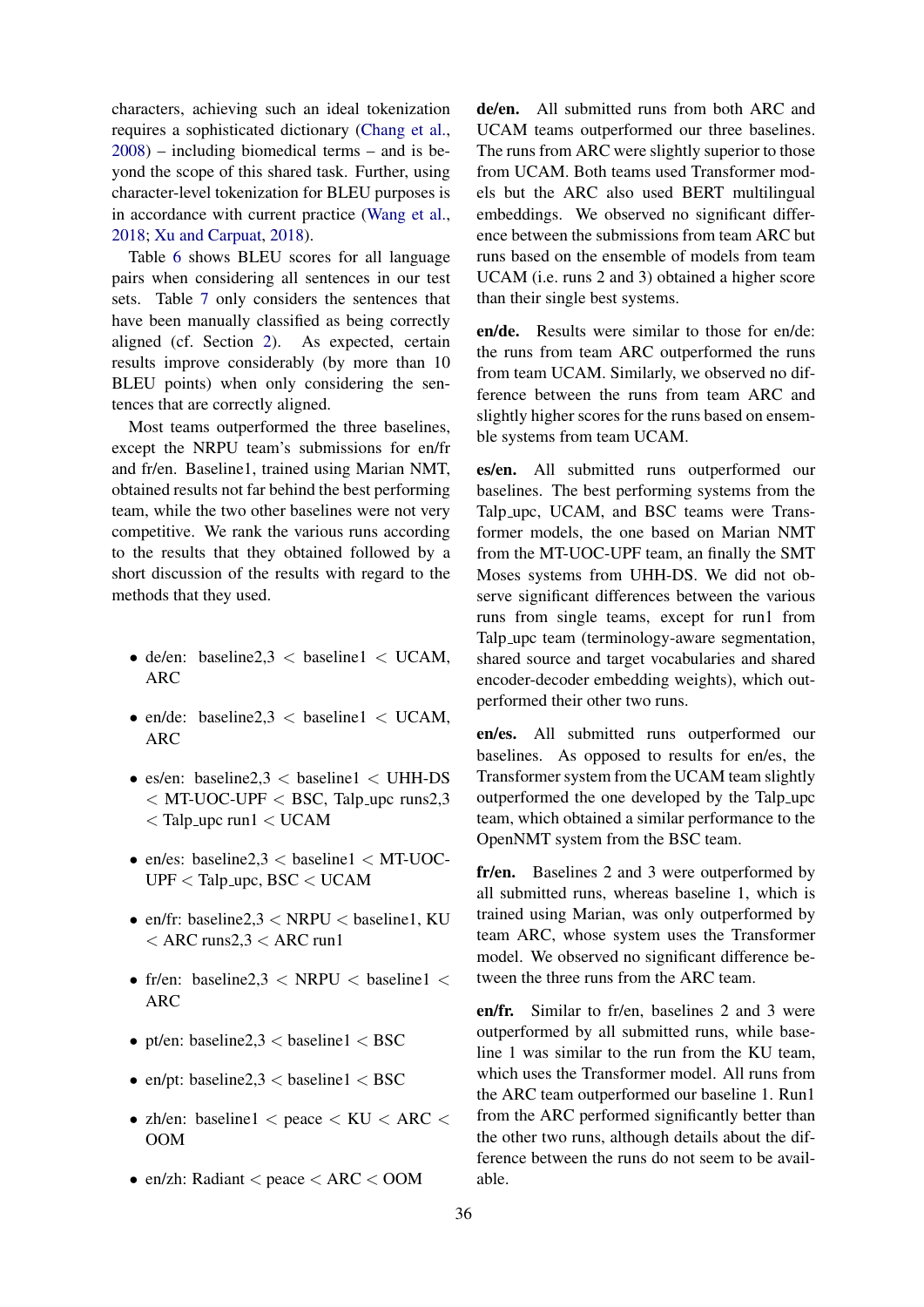pt/en. The run from the BSC team based on OpenNMT performed slightly better than baseline 1. However, their performance was far superior to baselines 2 and 3, which were also trained using OpenNMT but only trained on the Medline training data.

en/pt. Results for en/pt from the BSC were almost 10 points higher than the ones for pt/en. The run from the BSC team based on OpenNMT outperfomed with some difference the baseline based on Marian NMT, maybe because of the many resources that the team trained its system on. Further, they were much superior to the baselines 2 and 3 also based on OpenNMT but only trained on the Medline training data.

zh/en. All submitted runs outperformed the only baseline that we prepared. The three best-performing teams's submissions were Transformer models. The system developed by the OOM team slightly outperformed ARC's submission. Little difference in the results for the runs for the two teams was observed. A significant difference, however, was observed between results from the ARC and OOM teams and the Transformer system of the KU team.

en/zh. The Transformer-based system from team OOM significantly outperformed the transformer systems of team ARC. The latter had a similar performance to the runs for the other two teams (Radiant and peace) for which we do not know the details.

Table [8](#page-12-0) presents the results of the automatic evaluation of the terminology test set. The evaluation considered the accuracy of translation (on lower-cased terms), rather than BLEU. The choice of accuracy was due to the fact that the terms are usually very short and having at least one different word from the reference translation can lead to a complete different meaning.

# <span id="page-9-0"></span>6 Manual Evaluation

For the Medline test sets, we performed manual evaluation of the primary runs, as identified by the participants, for all teams and language pairs. We carried out pairwise comparisons of translations taken either from a sample of the translations from the selected primary runs or the reference translations. Specifically, sets of translation pairs, consisting of either two automatic translations for a

given sentence (derived from submitted results), or one automatic translation and the reference translation for a sentence, were prepared for evaluation. Table [9](#page-13-1) presents the primary runs that we considered from each team. We performed a total of 62 validations of pairwise datasets.

We relied on human validators who were native speakers of the target languages and who were either members of the participating teams or colleagues from the research community. We also preferred to use validators who were familiar enough with the source language so that the original text could be consulted in case of questions about the translations, and for most language pairs this was the case.

We carried out the so-called 3-way ranking task in our installation of the Appraise tool [\(Feder](#page-23-13)[mann,](#page-23-13)  $2010$ .<sup>[14](#page-9-1)</sup>. For each pairwise dataset, we checked a total of 100 randomly-chosen sentence pairs. The validation consisted of reading the two translation sentences (A and B) and choosing one of the options listed below:

- $A < B$ : the quality of translation B is higher than translation A;
- A=B: both translations have similar quality;
- $A > B$ : the quality of translation A was higher than translation B;
- Flag error: the translations do not seem to come from the same source sentence, probably due to errors in the corpus alignment.

Table [10](#page-14-0) summarizes the manual evaluation for the Medline test sets. We did not perform manual evaluation for any of our baselines. We ranked the runs and reference translations among themselves based on the number of times that one validation was carried out by the evaluators. When the superiority of a team (or reference translation) over another team was not very clear, we decided to put both of them together in a block without the "lower than" sign  $(<)$  between them. However, in these situations, the items are listed in ascending order of possible superiority in relation to the others. The various runs were ranked as listed below:

- de/en: reference, ARC, UCAM
- en/de:  $UCAM < ARC <$  reference

<span id="page-9-1"></span><sup>14</sup>[https://github.com/cfedermann/](https://github.com/cfedermann/Appraise) [Appraise](https://github.com/cfedermann/Appraise)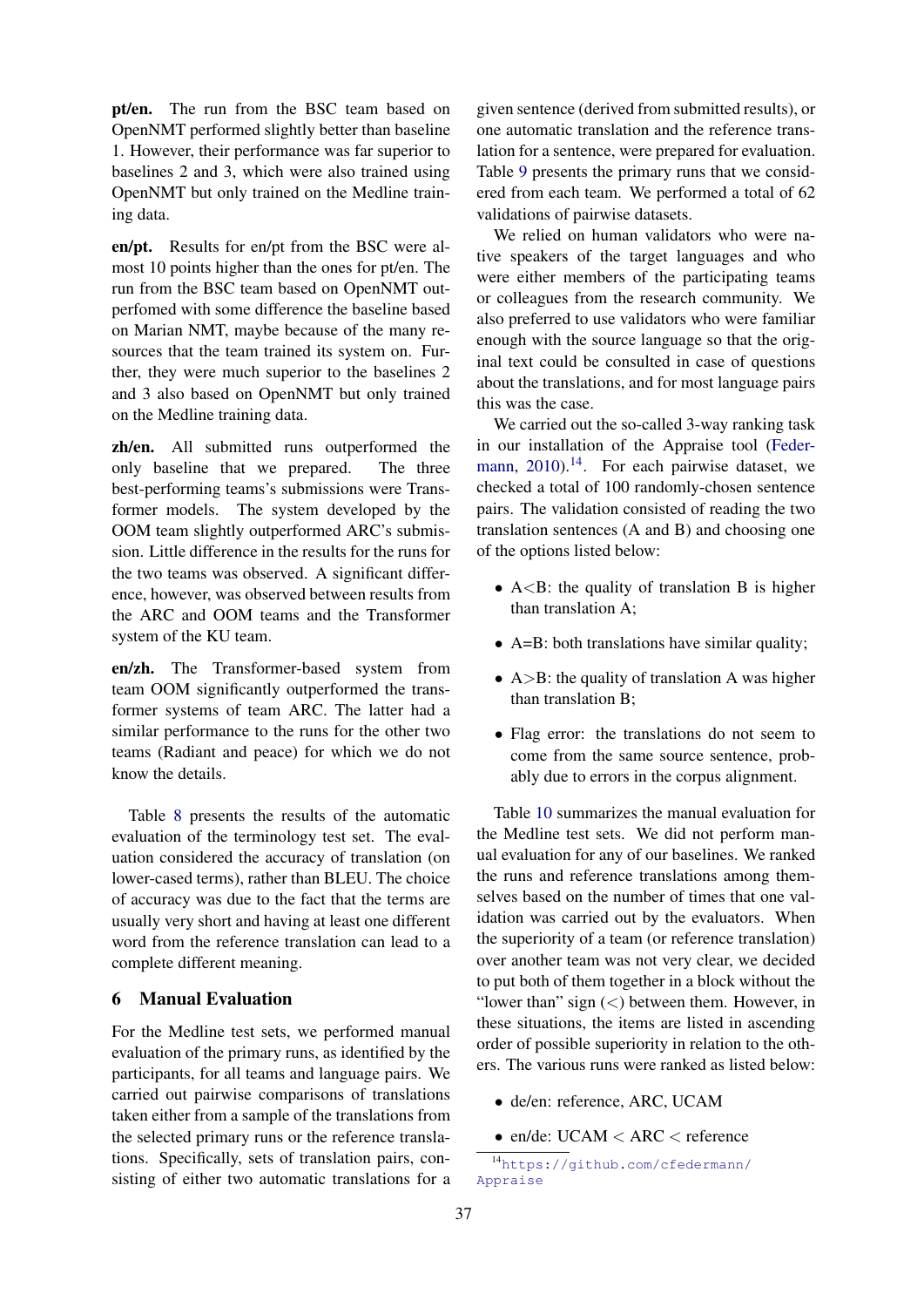<span id="page-10-0"></span>

| <b>Teams and Runs</b>                           | de/en                         | en/de                                   | es/en                                   | $e$ n/ $e$ s                            | en/fr                         | fr/en                                       | pt/en                      | en/pt                                                        | zh/en                         | $\epsilon$ n/zh               |
|-------------------------------------------------|-------------------------------|-----------------------------------------|-----------------------------------------|-----------------------------------------|-------------------------------|---------------------------------------------|----------------------------|--------------------------------------------------------------|-------------------------------|-------------------------------|
| ARC-run2<br>$ARC$ -run3<br>ARC-run              | 0.2879<br>$0.2882*$<br>0.2871 | 0.2786<br>$0.2785*$<br>0.2789           |                                         |                                         | 0.3995<br>0.3667<br>$0.3619*$ | $0.3556*$<br>0.3551<br>0.3551               |                            |                                                              | 0.3005<br>$0.3005*$<br>0.3007 | $0.3547*$<br>0.3547<br>0.3547 |
| BSC-runl                                        |                               |                                         | $0.3769*$                               | $0.4421*$                               |                               |                                             | $0.3990*$                  | $0.4811*$                                                    |                               |                               |
| $KU$ -run $l$                                   |                               |                                         |                                         |                                         | $0.3114*$                     |                                             |                            |                                                              | $0.2489*$                     |                               |
| MT-UOC-UPF-run1                                 |                               |                                         | $0.3659*$                               | $0.3974*$                               |                               |                                             |                            |                                                              |                               |                               |
| NRPU-run1                                       |                               |                                         |                                         |                                         | $0.1587*$                     | $0.1972*$                                   |                            |                                                              |                               |                               |
| OOM-run2<br>OOM-run                             |                               |                                         |                                         |                                         |                               |                                             |                            |                                                              | $0.3413*$<br>0.3413           | $0.4234*$<br>0.4234           |
| peace-run1                                      |                               |                                         |                                         |                                         |                               |                                             |                            |                                                              | $0.2266*$                     | $0.3379*$                     |
| Radiant-run2<br>Radiant-run3<br>Radiant-run1    |                               |                                         |                                         |                                         |                               |                                             |                            |                                                              |                               | 0.3266<br>0.3294*<br>0.3265   |
|                                                 |                               |                                         |                                         |                                         |                               |                                             |                            |                                                              |                               |                               |
| Talp_upc-run2<br>Talp_upc-run3<br>Talp_upc-run1 |                               |                                         | $0.3792*$<br>0.3721<br>0.3941           | 0.4340<br>0.4392<br>$0.4301*$           |                               |                                             |                            |                                                              |                               |                               |
| UCAM-run2<br>UCAM-run3<br>UCAM-run              | 0.2863<br>$0.2850*$<br>0.2741 | 0.2716<br>$0.2641*$<br>0.2651           | 0.4303<br>$0.4290*$<br>0.4241           | 0.4492<br>0.4539<br>$0.4558*$           |                               |                                             |                            |                                                              |                               |                               |
| JHH-DS-run2<br>JHH-DS-run3<br>UHH-DS-run1       |                               |                                         | 0.3585<br>0.3561*<br>0.3586             |                                         |                               |                                             |                            |                                                              |                               |                               |
| baseline2<br>baseline3<br>baselinel             | 0.2473<br>0.0954<br>0.0962    | $\overline{0.2202}$<br>0.0347<br>0.0367 | $\overline{0.3306}$<br>0.2373<br>0.2373 | $\overline{0.3722}$<br>0.0614<br>0.0614 | 0.3056<br>0.0211<br>0.0221    | $\frac{0.2927}{0.2927}$<br>0.1406<br>0.1572 | 0.3812<br>0.2280<br>0.2394 | $\overline{0}4\overline{1}1\overline{5}$<br>0.2264<br>0.2328 | 0.1519                        |                               |

Table 6: BLEU scores when considering all sentences in the test sets. Runs are presented in alphabetical order of the team's name, while the baseline results are shown at the bottom of the table. \* indicates the primary ru Table 6: BLEU scores when considering all sentences in the test sets. Runs are presented in alphabetical order of the team's name, while the baseline results are shown at the bottom of the table. \* indicates the primary run, as indicated by the participants, in the case of multiple runs.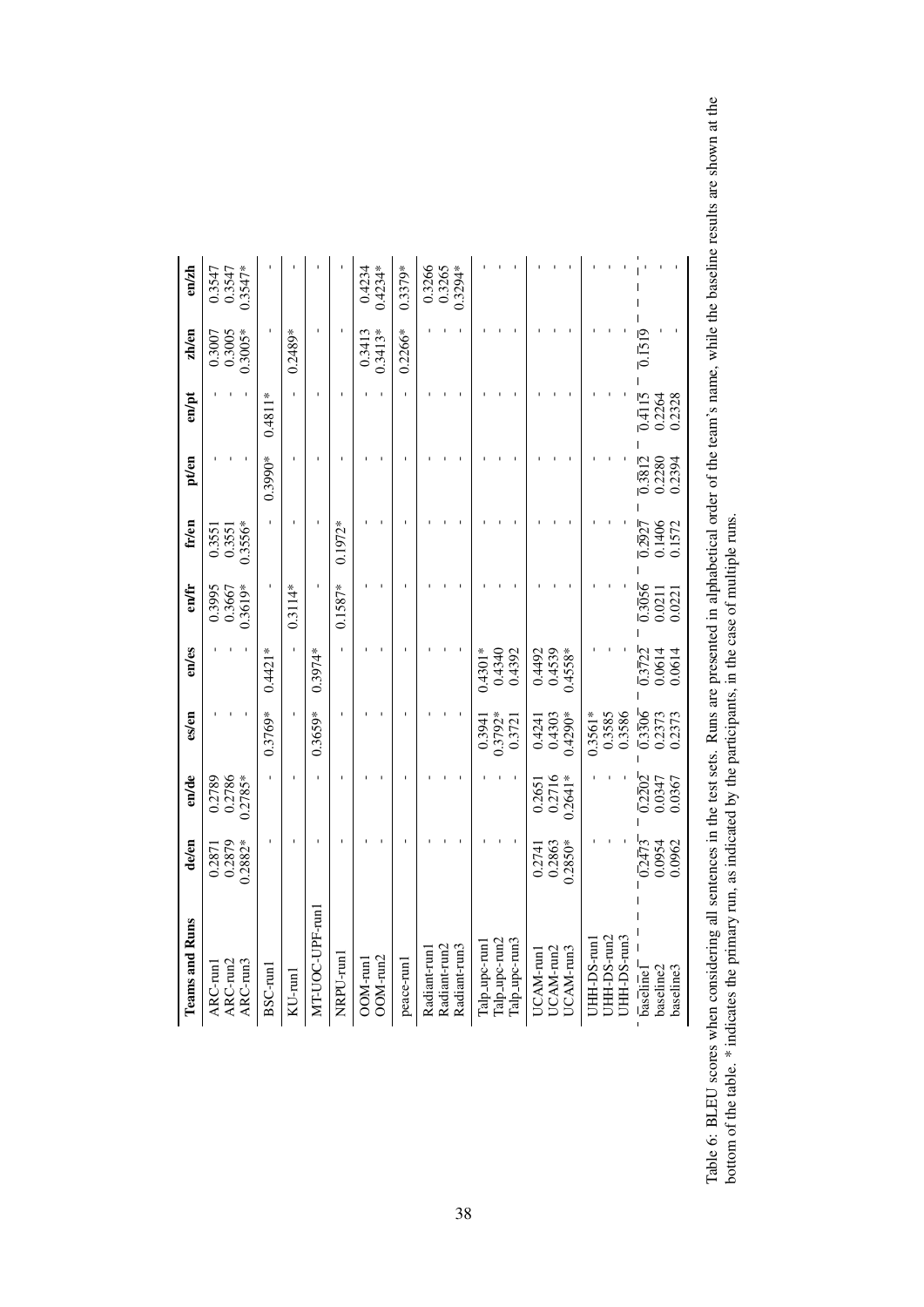<span id="page-11-0"></span>

| <b>Teams and Runs</b>                           | de/en                         | en/de                         | es/en                                   | $en$ /es                                | en/fr                                   | fr/en                                   | pt/en                               | en/pt                                  | zh/en                              | $\epsilon$ n/zh             |
|-------------------------------------------------|-------------------------------|-------------------------------|-----------------------------------------|-----------------------------------------|-----------------------------------------|-----------------------------------------|-------------------------------------|----------------------------------------|------------------------------------|-----------------------------|
| ARC-run2<br>$ARC$ -run3<br>ARC-run              | 0.3866<br>$0.3884*$<br>0.3880 | 0.3528<br>$0.3526*$<br>0.3539 |                                         |                                         | 0.3889<br>$0.3829*$<br>0.4241           | 0.3818<br>0.3818<br>$0.3824*$           |                                     |                                        | 0.3215<br>0.3216<br>$0.3216*$      | 0.3709*<br>0.3709<br>0.3709 |
| BSC-run1                                        |                               |                               | $0.4356*$                               | $0.4701*$                               |                                         |                                         | 0.4617*                             | $0.4951*$                              |                                    |                             |
| $KU$ -run $1$                                   |                               |                               |                                         |                                         | $0.3292*$                               |                                         |                                     |                                        | $0.2716*$                          |                             |
| MT-UOC-UPF-run1                                 |                               |                               | $0.4159*$                               | $0.4219*$                               |                                         |                                         |                                     |                                        |                                    |                             |
| NRPU-run1                                       |                               |                               |                                         |                                         | $0.1745*$                               | $0.2105*$                               |                                     |                                        |                                    |                             |
| OOM-run2<br>OOM-run                             |                               |                               |                                         |                                         |                                         |                                         |                                     |                                        | $0.3561*$<br>0.3561                | $0.4392*$<br>0.4392         |
| peace-run1                                      |                               |                               |                                         |                                         |                                         |                                         |                                     |                                        | $0.2518*$                          | $0.3508*$                   |
| Radiant-run2<br>Radiant-run3<br>Radiant-run l   |                               |                               |                                         |                                         |                                         |                                         |                                     |                                        |                                    | 0.3405<br>0.3416<br>1.3424* |
| Talp_upc-run2<br>Talp_upc-run3<br>Talp_upc-run. |                               |                               | $0.4355*$<br>0.4270<br>0.4509           | 0.4609<br>0.4683<br>$0.4568*$           |                                         |                                         |                                     |                                        |                                    |                             |
| UCAM-run2<br>UCAM-run3<br>UCAM-run1             | 0.3669<br>0.3807<br>$0.3799*$ | 0.3328<br>0.3469<br>$0.3379*$ | $0.4811*$<br>0.4770<br>0.4833           | 0.4834<br>$0.4896*$<br>0.4891           |                                         |                                         |                                     |                                        |                                    |                             |
| JHH-DS-run2<br>JHH-DS-run3<br>JHH-DS-run1       |                               |                               | 0.3999<br>$0.3969*$<br>0.3997           |                                         |                                         |                                         |                                     |                                        |                                    |                             |
| baseline2<br>baseline3<br><b>baseline</b>       | 0.1250<br>0.3277<br>0.1287    | 0.2806<br>0.0410<br>0.0436    | $\overline{0.3765}$<br>0.2724<br>0.2724 | $\overline{0.4037}$<br>0.0633<br>0.0633 | $\overline{0.3253}$<br>0.0228<br>0.0236 | $\overline{0.2989}$<br>0.1553<br>0.1730 | $\sqrt{0.4298}$<br>0.2666<br>0.2727 | $\frac{1}{0.4275}$<br>0.2345<br>0.2284 | $\overline{0}$ . $\overline{1667}$ |                             |

Table 7: BLEU scores when considering only the correctly aligned sentences in the test sets. Runs are presented in alphabetical order of the team's name, while the baseline results are shown at the bottom of the table. \* i Table 7: BLEU scores when considering only the correctly aligned sentences in the test sets. Runs are presented in alphabetical order of the team's name, while the baseline results are shown at the bottom of the table. \* indicates the primary run, as indicated by the participants, in the case of multiple runs.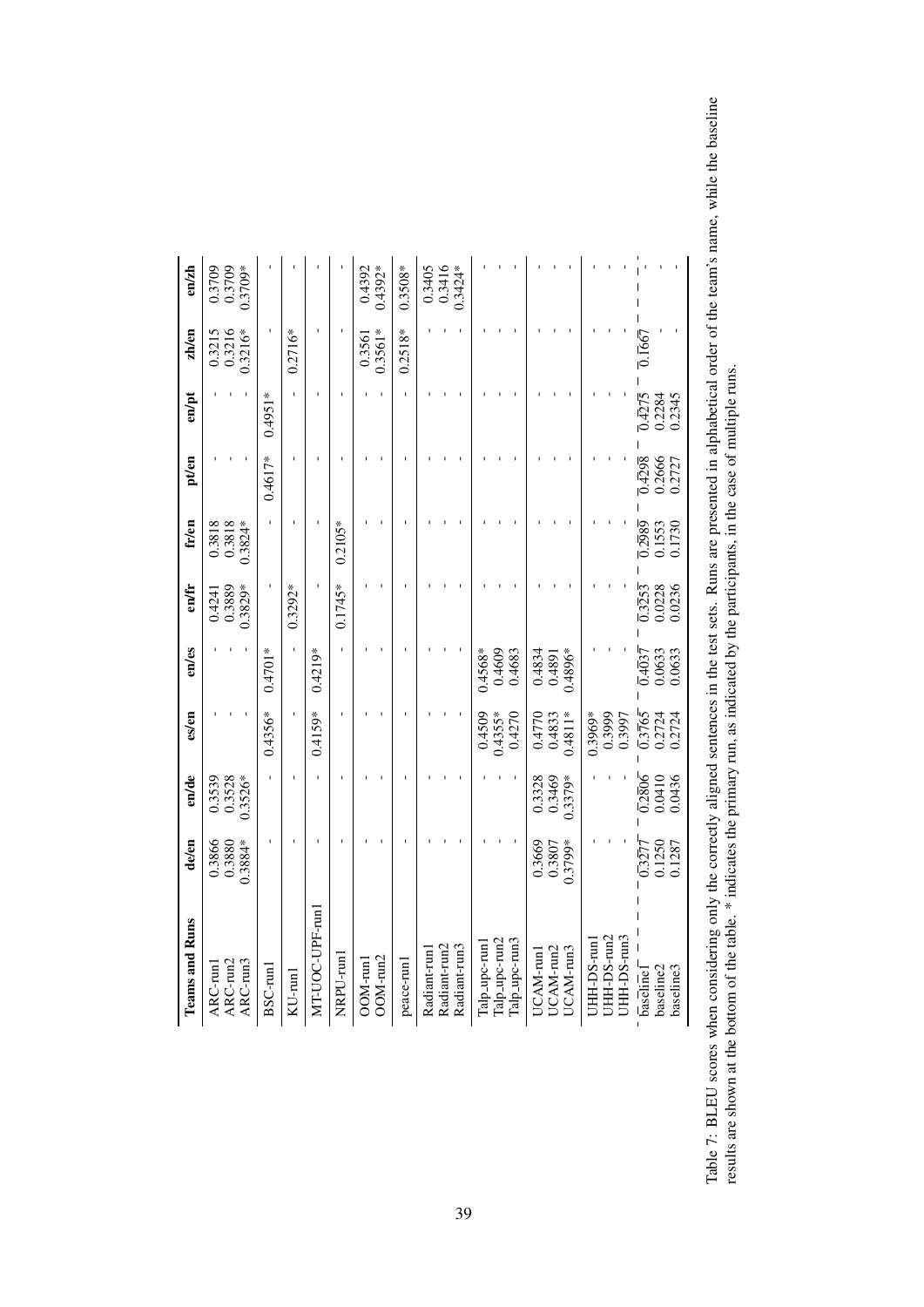<span id="page-12-0"></span>

| 'l'eams    | Runs | en/es |
|------------|------|-------|
| MT-UOC-UPF |      | 47.55 |

Table 8: Accuracy results for the terminology test set.

- en/es: reference, MT-UOC-UPF < BSC, Talp upc, UCAM
- en/fr:  $NRPU < KU < ARC$ , reference
- en/pt: reference, BSC
- en/zh: no possible ranking
- es/en: UHH-DS  $\langle$  MT-UOC-UPF  $\langle$  BSC, UCAM < reference, Talp\_upc
- fr/en:  $NRPU <$  reference  $<$  ARC
- pt/en: BSC, reference
- zh/en:  $KU < ARC$ , peace  $\lt$  reference, OOM

The ranks for the manual validation were usually consistent with the ones that we obtained for the automatic validation. We discuss differences that we found in the discussion of the results for each language pair below.

de/en. The reference translations and the runs from teams ARC and UCAM were of similar quality and we did not observe huge differences between them. For this reason, we have grouped them into a single block, ordering them according to increasing performance. The UCAM team's submission was seen to be marginally better than the reference translations (33 vs. 23). We did not observe any differences in the respective order of teams compared to that of the automatic evaluation.

en/de. The reference translation was clearly superior to the runs from the ARC and UCAM teams (41 vs. 19, and 44 vs. 16, respectively). The translations from the ARC submission were more frequently judged better than the ones from the UCAM team (37 vs. 16). While we found no significant difference in the BLEU scores for teams ARC and UCAM, the manual evaluation showed that translations from team ARC were of superior quality to those of team UCAM.

en/es. The runs from the MT-UOC-UPF and BSC teams were judged as of similar quality to the reference translations, while the ones from Talp\_upc and UCAM were deemed superior to the reference translations. The manual validation did not indicate much difference between runs from teams BSC, Talp upc and UCAM. The ranking of the teams did not change significantly between that of the automatic evaluation.

en/fr. The reference translations were clearly superior to the runs from the KU and the NRPU teams, however, they were found only marginally superior to the ARC run. We therefore decided to put the ARC runs and reference translations in a single block. As for the comparison of the ARC runs to the KU and NRPU runs, superiority of ARC was higher when compared to the NRPU team (82 vs. 2) than for team KU (42 vs. 21). Indeed, the translations from the KU team were validated as far superior (73 vs. 9) to team NRPU. We did not observe any differences in the ranking of teams with respect to the automatic evaluation.

en/zh. We could not rank the runs from the various teams because of inconsistencies when comparing results from the various pairwise validations. For instance, the translations from the OOM team were judged better than the the reference translations, and the latter better that the ones from the ARC team. However, the translation from the ARC team were considered better than the ones from the OOM team. We also found differences in the rankings found in the automatic validation. For instance, the team that obtained the lowest BLEU scores (peace), had their translation judged to be as good as the ones from the Radiant and OOM teams, two of the teams that obtained high BLEU scores.

en/pt. The translations from the BSC team were validated as slightly superior (29 vs. 25) to the reference translations. We therefore grouped both of them in a single block.

es/en. The reference translations were judged as of similar quality to the ones from the Talp upc teams, followed by the translations from the BSC and UCAM teams. The only difference to the ranking from the automatic evaluation was that the runs from the Talp upc were considered better than those from the UCAM team while the latter obtained a higher BLEU score.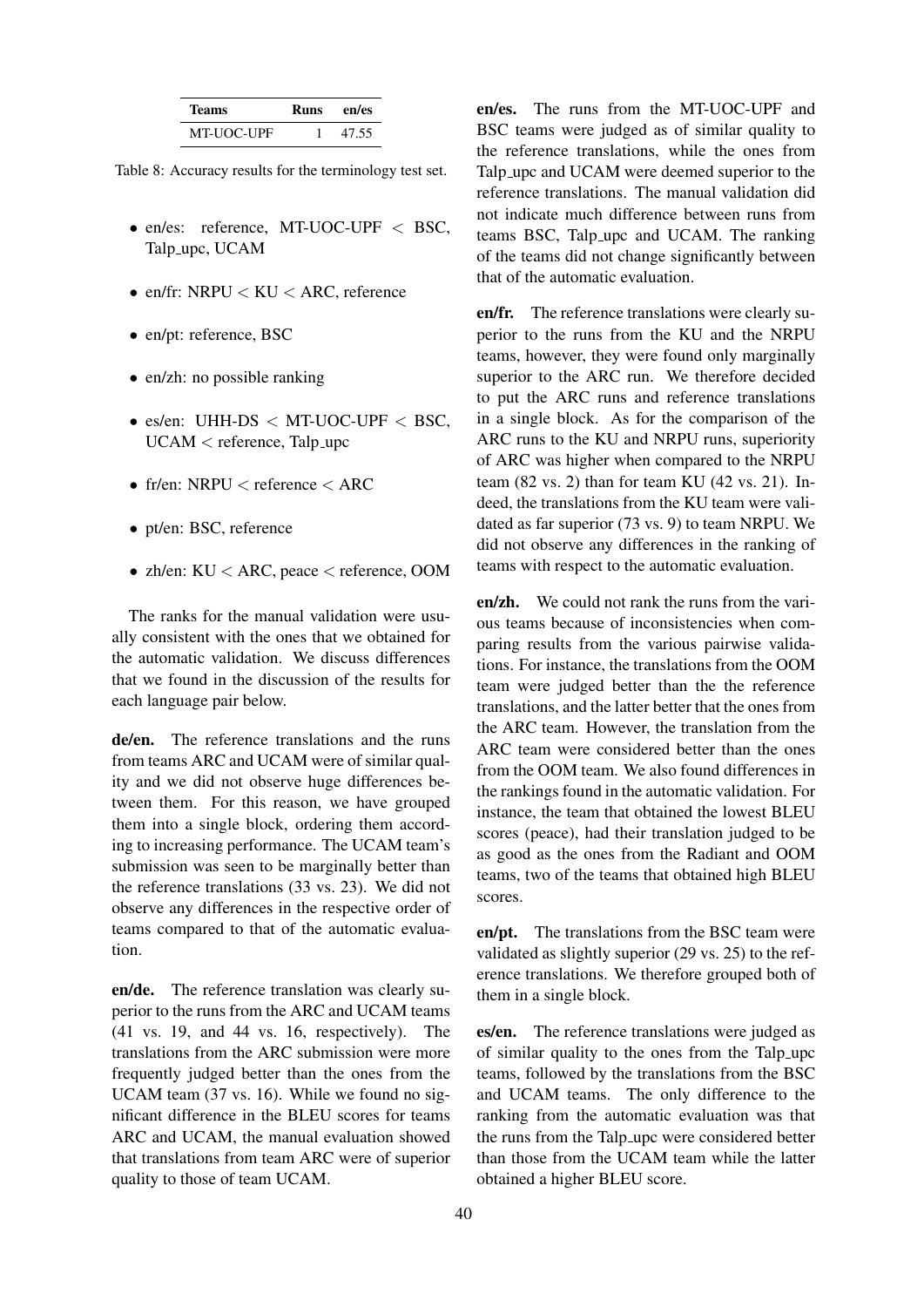<span id="page-13-1"></span>

| <b>Teams</b> | de/en | en/de          | en/es          | en/fr | en/pt | enzh | es/en | fr/en | pt/en | zh/en | <b>Total</b>   |
|--------------|-------|----------------|----------------|-------|-------|------|-------|-------|-------|-------|----------------|
| <b>ARC</b>   | run3  | run3           |                | run3  |       | run3 |       | run3  |       | run3  | 6              |
| <b>BSC</b>   |       |                | run1           |       | run1  |      | run1  |       | run1  |       | 4              |
| KU           |       |                |                | run1  |       |      |       |       |       | run1  | 2              |
| MT-UOC-UPF   |       |                | run1           |       |       |      | run1  |       |       |       | $\overline{c}$ |
| <b>NRPU</b>  |       |                |                | run1  |       |      |       | run1  |       |       | 2              |
| <b>OOM</b>   |       |                |                |       |       | run2 |       |       |       | run2  | 2              |
| peace        |       |                |                |       |       | run1 |       |       |       | run1  | 2              |
| Radiant      |       |                |                |       |       | run3 |       |       |       |       |                |
| Talpc_upc    |       |                | run1           |       |       |      | run2  |       |       |       | 2              |
| <b>UCAM</b>  | run3  | run3           | run3           |       |       |      | run3  |       |       |       | $\overline{4}$ |
| UHH-DS       |       |                |                |       |       |      | run1  |       |       |       |                |
| Total        | 2     | $\overline{2}$ | $\overline{4}$ | 3     |       | 4    | 5     | 2     |       | 4     | 28             |
| Pairwise     | 3     | 3              | 10             | 6     |       | 10   | 15    | 3     |       | 10    | 62             |

Table 9: Overview of the primary runs that were considered for manual validation. The last columns shows the number of runs that we validated for each team. The last rows in the tables show the total number of runs and of pairwise combinations between runs and the reference translations.

fr/en. The reference translations were consistently validated as superior to the one from team NRPU's submissions, whereas the ones from team ARC were judged to be better than the reference translations.

pt/en. The reference translations were validated as slightly superior (29 vs. 24) to the ones from team BSC. Therefore, we grouped both of them in a single block.

zh/en. Only the translation from the OOM team, the runs that obtained the highest BLEU scores, were judged as of similar quality to the reference translations. The only main difference compared to the ranking from the automatic translation was with regard to team peace's submission, which obtained the lowest BLEU score, but for which the translations were ranked higher than the ones from the KU team and of similar quality to the ARC team according to the manual evaluation.

# <span id="page-13-0"></span>7 Discussion

In this section we discuss important topics related to the shared task, such as a short analysis of best performing methods, lack of sufficient resources for some language pairs and the quality of the test sets and the submitted translations.

#### 7.1 Analysis of results and methods

Across all language pairs, the best performing runs were those based on the Transformer architecture trained on as much data as possible from the general and biomedical domain (cf. the submissions by the ARC, Talp upc, and UCAM teams). Ensembled runs tended to perform well and generally outperformed using the single best system (cf. OOM, Talp upc, and UCAM).

Differences in the amount of training data available across languages appeared to have a direct impact on translation quality. The Scielo and Medline corpora are larger for es/en and en/es than for the other languages, which is reflected in the BLEU scores. For example, results for team UCAM were more than 10 points higher for es/en and en/es than for de/en and en/de, results which were mirrored for baseline 1.

Regarding zh/en and en/zh for which we do not yet provide any training data, results were inferior to the best-performing language pairs (es/en and en/es), but still surprisingly good. However the best-performing teams trained on additional in-house data (cf. ARC's submission), which was not available to the community.

We compared results for this year's shared task in comparison to the previous year's [\(Neves et al.,](#page-24-7) [2018\)](#page-24-7). The addition of the Medline training data this year resulted in an improvement for en/de (from 24.30 to almost 28.00), but not for de/en. Similarly, we observed no real improvement for es/en and en/es, the highest BLEU scores for both remained in the range of 43-45 points. However, a considerably improvement occurred for en/fr, whose scores increased from almost 25 to almost 40 points, and for fr/en from almost 27 to around 35 points. Finally, the scores for en/pt showed an improvement from 43 to 49 points, while the scores remained constant for pt/en on 46 points.

In the shared task that we organized last year [\(Neves et al.,](#page-24-7) [2018\)](#page-24-7), for the first time certain runs outperformed the reference translations in the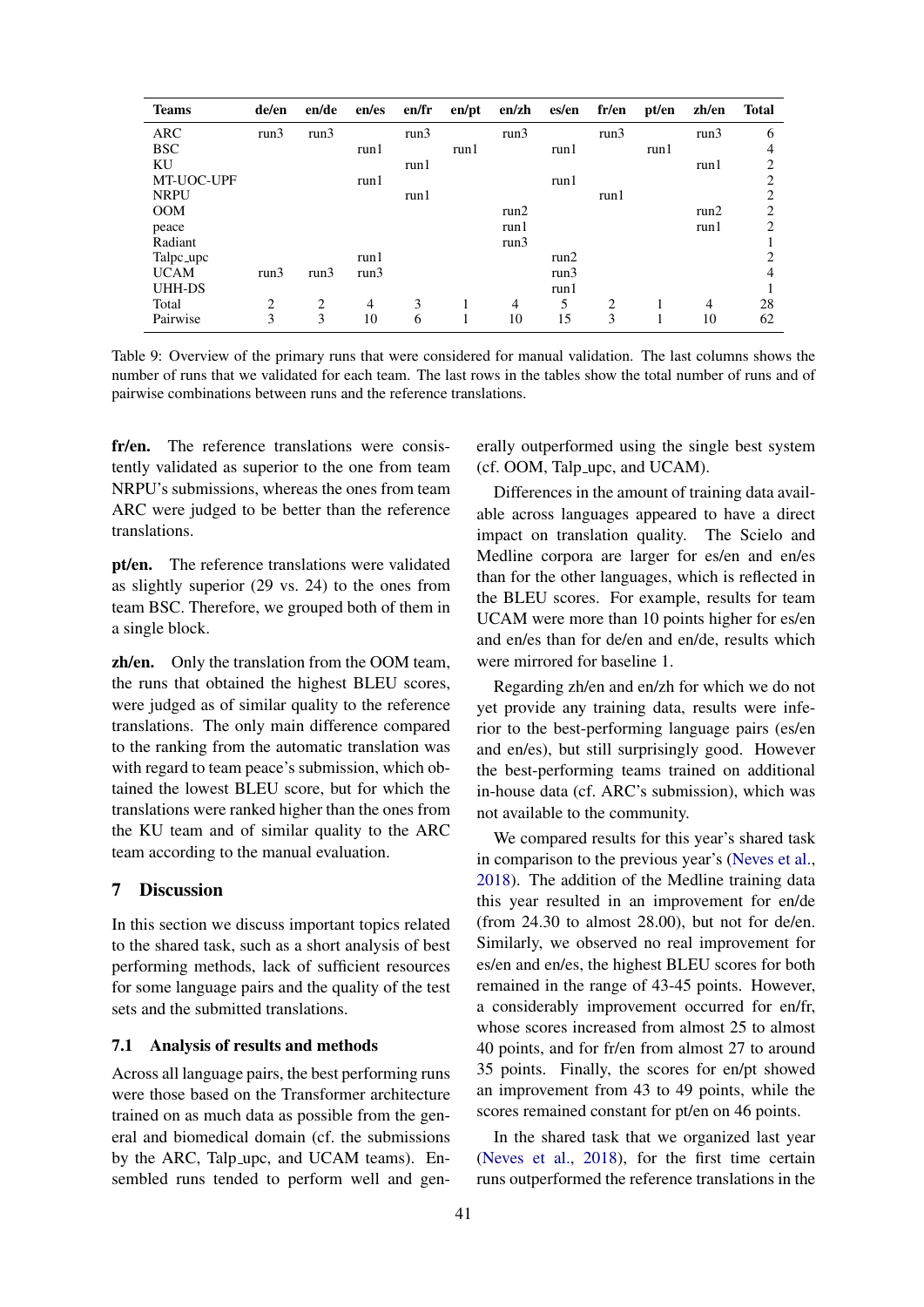<span id="page-14-0"></span>

| <b>Languages</b> | Runs $(A \text{ vs. } B)$                      | <b>Total</b>            | A > B                             | $A = B$               | A < B                 |
|------------------|------------------------------------------------|-------------------------|-----------------------------------|-----------------------|-----------------------|
|                  | reference vs. ARC                              | 94                      | $\overline{31}$                   | $\overline{30}$       | 33                    |
| de/en            | reference vs. UCAM                             | 93                      | 23                                | 37                    | 33                    |
|                  | <b>ARC vs. UCAM</b>                            | 100                     | $\overline{20}$                   | 60                    | $\overline{20}$       |
|                  | reference vs. ARC                              | $\overline{92}$         | 41                                | $\overline{32}$       | $\overline{19}$       |
| en/de            | reference vs. UCAM                             | 92                      | 44                                | $\overline{32}$       | 16                    |
|                  | <b>ARC</b> vs. UCAM                            | $\overline{100}$        | $\overline{37}$                   | 47                    | $\overline{16}$       |
|                  | reference vs. BSC                              | 100                     | 10                                | 78                    | 12                    |
|                  | reference vs. MT-UOC-UPF                       | 100                     | $\overline{25}$                   | 49                    | 26                    |
|                  | reference vs. Talp_upc                         | 100                     | 7                                 | 74                    | 19                    |
|                  | reference vs. UCAM                             | 100                     | 18                                | 62                    | $\overline{28}$       |
| en/es            | <b>BSC vs. MT-UOC-UPF</b>                      | $\overline{100}$        | $\overline{26}$                   | 59                    | 15                    |
|                  | <b>BSC</b> vs. Talp_upc                        | 100                     | 9                                 | 80                    | 11                    |
|                  | BSC vs. UCAM                                   | 100                     | $\overline{9}$                    | 86                    | $\overline{5}$        |
|                  | MT-UOC-UPF vs. Talp_upc<br>MT-UOC-UPF vs. UCAM | 98<br>100               | 6<br>$\overline{6}$               | 77<br>$\overline{75}$ | 15<br>$\overline{19}$ |
|                  | Talp_upc vs. UCAM                              | 100                     | 11                                | $\overline{82}$       | 7                     |
|                  | reference vs. ARC                              | 98                      | 36                                | 34                    | $\overline{28}$       |
|                  | reference vs. KU                               | 98                      | 61                                | $\overline{21}$       | 16                    |
|                  | reference vs. NRPU                             | 99                      | 79                                | 18                    | $\overline{2}$        |
| en/fr            | <b>ARC</b> vs. KU                              | 100                     | $\overline{42}$                   | $\overline{37}$       | $\overline{21}$       |
|                  | <b>ARC</b> vs. NRPU                            | $\overline{100}$        | 86                                | $\overline{12}$       | $\overline{2}$        |
|                  | <b>KU</b> vs. NRPU                             | 99                      | 73                                | $\overline{17}$       | $\overline{9}$        |
|                  | reference vs. ARC                              | $\overline{95}$         | $\overline{55}$                   | $\overline{12}$       | $\overline{28}$       |
|                  | reference vs. OOM                              | 100                     | 28                                | 28                    | 44                    |
|                  | reference vs. peace                            | 93                      | $\overline{50}$                   | $\overline{18}$       | $\overline{25}$       |
|                  | reference vs. Radiant                          | 99                      | 24                                | $\overline{14}$       | 61                    |
| en/zh            | ARC vs. OOM                                    | 96                      | $\overline{52}$                   | 7                     | $\overline{37}$       |
|                  | ARC vs. peace                                  | 96                      | $\overline{52}$                   | $\overline{7}$        | $\overline{37}$       |
|                  | <b>ARC</b> vs. Radiant                         | 93                      | 45                                | 6                     | 42                    |
|                  | OOM vs. peace                                  | 100                     | $\overline{33}$                   | $\overline{38}$       | 29                    |
|                  | <b>OOM</b> vs. Radiant                         | 100<br>98               | 68<br>43                          | 16<br>7               | 16<br>48              |
|                  | peace vs. Radiant<br>reference vs. BSC         | 99                      | $\overline{25}$                   | $\overline{45}$       | 29                    |
| en/pt            | reference vs. BSC                              | 98                      | 40                                | $\overline{30}$       | 28                    |
|                  | reference vs. MT-UOC-UPF                       | $\overline{90}$         | $\overline{36}$                   | $\overline{36}$       | $\overline{10}$       |
|                  | reference vs. Talp_upc                         | 95                      | 27                                | 42                    | 26                    |
|                  | reference vs. UCAM                             | 99                      | $\overline{30}$                   | 45                    | $\overline{24}$       |
|                  | reference vs. UHH-DS                           | 96                      | $\overline{55}$                   | $\overline{33}$       | $\overline{8}$        |
|                  | <b>BSC vs. MT-UOC-UPF</b>                      | 97                      | $\overline{32}$                   | 39                    | 26                    |
|                  | <b>BSC</b> vs. Talp_upc                        | $\overline{100}$        | 19                                | 43                    | $\overline{38}$       |
| es/en            | <b>BSC</b> vs. UCAM                            | 99                      | 29                                | 48                    | 22                    |
|                  | <b>BSC vs. UHH-DS</b>                          | 100                     | 55                                | 29                    | 16                    |
|                  | MT-UOC-UPF vs. Talp_upc                        | 95                      | 15                                | 46                    | 34                    |
|                  | MT-UOC-UPF vs. UCAM                            | 100                     | 24                                | $\overline{35}$       | 41                    |
|                  | <b>MT-UOC-UPF vs. UHH-DS</b>                   | 100                     | 51                                | 36<br>42              | 13<br>25              |
|                  | Talp_upc vs. UCAM<br>Talp_upc vs. UHH-DS       | 100<br>$\overline{100}$ | 33<br>55                          | $\overline{35}$       | $\overline{10}$       |
|                  | <b>UCAM vs. UHH-DS</b>                         | 98                      | 54                                | 34                    | 10                    |
|                  | reference vs. ARC                              | 96                      | 23                                | $\overline{32}$       | $\overline{41}$       |
| fr/en            | reference vs. NRPU                             | $\overline{95}$         | $\overline{72}$                   | $\overline{20}$       | $\overline{3}$        |
|                  | <b>ARC vs. NRPU</b>                            | 99                      | 80                                | 19                    | 0                     |
| pt/en            | reference vs. BSC                              | 96                      | 29                                | 43                    | $\overline{24}$       |
|                  | reference vs. ARC                              | 100                     | 47                                | 29                    | 24                    |
|                  | reference vs. KU                               | 100                     | $\overline{36}$                   | 37                    | $\overline{27}$       |
|                  | reference vs. OOM                              | 100                     | $\overline{12}$                   | 43                    | $\overline{12}$       |
|                  | reference vs. peace                            | 100                     | 33                                | 32                    | 25                    |
| zh/en            | <b>ARC</b> vs. KU                              | 100                     | $\overline{36}$                   | 44                    | $\overline{20}$       |
|                  | ARC vs. OOM                                    | 100                     | 13                                | 41                    | 46                    |
|                  | ARC vs. peace                                  | 100                     | $\overline{31}$                   | $\overline{38}$       | $\overline{31}$       |
|                  | KU vs. OOM                                     | 100                     | $\overline{9}$<br>$\overline{25}$ | 40<br>42              | $\overline{51}$       |
|                  | KU vs. peace<br>OOM vs. peace                  | 100<br>100              | 49                                | 45                    | 33<br>$\overline{6}$  |
|                  |                                                |                         |                                   |                       |                       |

Table 10: Results for the manual validation for the Medline test sets. Values are absolute numbers (not percentages). They might not sum up to 100 due to the skipped sentences.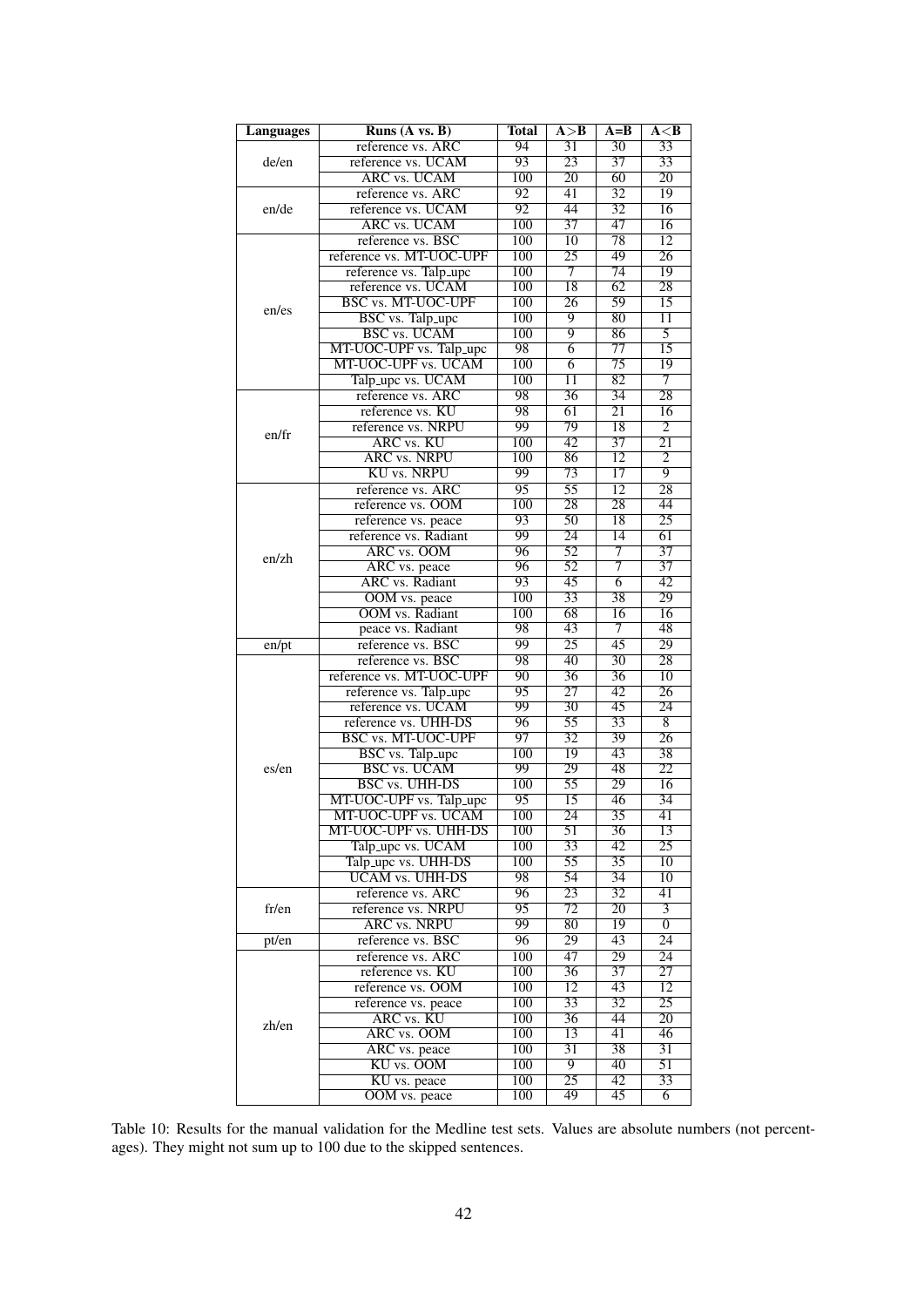<span id="page-15-0"></span>

| Pair  |            | >                   |
|-------|------------|---------------------|
| de/en | ARC, UCAM  |                     |
| en/de |            |                     |
| en/es | MT-UOC-UPF | BSC, Talp_upc, UCAM |
| en/fr | ARC        |                     |
| en/pt | <b>BSC</b> |                     |
| en/zh |            |                     |
| es/en | Talp_upc   |                     |
| fr/en |            | ARC                 |
| pt/en | BSC        |                     |
| zh/en | OOM        |                     |

Table 11: List of teams with runs of a similar quality to the reference translations or that outperformed them.

manual validation (e.g. for en/es) or were of similar quality (e.g. de/en). This year there were more such cases (cf. Table [11\)](#page-15-0), which confirms the improvements of the participating systems.

#### 7.2 Quality of the test sets

To evaluate the quality of the MEDLINE test sets, we performed an evaluation of the sentence alignment using Appraise to classify sentence pairs between "OK", "Target > Source", "Source > Target" and "No Alignment". During this process, we also noted any observation on the quality of the reference translation. Of note for this dataset, the reference translation is produced by the original authors of the papers who are scientists with likely no training in translation and whose writing competence in the languages involved is unknown. We can make the hypothesis that the authors have acquired English as a second language while they have native or near-native competence in the non English language.

The quality of the alignment in the Medline test sets varied from as low as around 68% (for de/en and en/de) to as high as 84.4% (for zh/en and en/zh). Therefore, the rate of misaligned sentences did not vary much across the language pairs. Part of this problem was due to incorrectly considering the titles of the citations, when usually there is no translation for these available in Medline.

Some of the segments assessed as correctly aligned ("OK") sometimes exhibited sentence segmentation error that were similar in the two languages. For example, there were segments where pairs of sentences were aligned, instead of being split into two aligned segments.

Interestingly, except for zn/en and en/zh, we observed an average of twice more sentences classified as "Target > Source" than as "Source > Target". This might suggest that authors of the articles might have added more information in the English version of the article than in the version in the foreign language.

During our manual validation of the test sets (cf. Section [2\)](#page-3-0), we identified the non-aligned sentences with the specific label 'No Alignment'. However, almost 1/3 of these not aligned sentences correspond to other issues: (a) misalignment between titles to nothing or something else; (b) misalignment of complete, different sentences (even though these were rather rare); and (c) misalignment of section+sentences wrongly aligned to only the section name in the other language. The latter was also sometimes classified as either "Target > Source" or "Source > Target". Regarding these two labels, i.e., "Target > Source" and "Source > Target", these were often utilized for the following situations: (a) section+sentence automatically aligned only to sentence (the opposite of the above); (b) reference to an entity (e.g. a disease), while referred only to the pronoun (e.g. it) in the other language; (c) mention of a particular information (e.g. a method or a time range) in one language, while not in the other language; and (d) the English version included notes in squared brackets which were not part of the foreign sentence.

We also identified problems in the reference translation when performing the manual validation. Some issues were related to the sentence splitting, for instance, p-values were often split, so that " $(p=0.5)$ " would be split on the ".". In those cases, the preceding sentence ended in " $\dots$  (p=0.") and the next sentence started with "5) ...". Others were related to the content of the reference translations themselves, including non-literal translations that alter the meaning of the original sentence when out of context (Example [1\)](#page-15-1), wrong translations (as in Example [2\)](#page-15-2) and even poor formatting and punctuation.

- <span id="page-15-1"></span>(1) *Source:* Toutes ces personnes, et en particulier dans le monde du sport amateur. . . *Ref:* These athletes, especially, the amateurs. *Correct:* All of these people, especially in the amateur sports world.  $\cdot$ . <sup>[15](#page-15-3)</sup>
- <span id="page-15-2"></span>(2) *Source:* Les crises epileptiques sont ´ imprévisibles et peuvent se produire

<span id="page-15-3"></span><sup>&</sup>lt;sup>15</sup>Relevant parts of the translation are indicated in bold. The same holds for Example [2.](#page-15-2)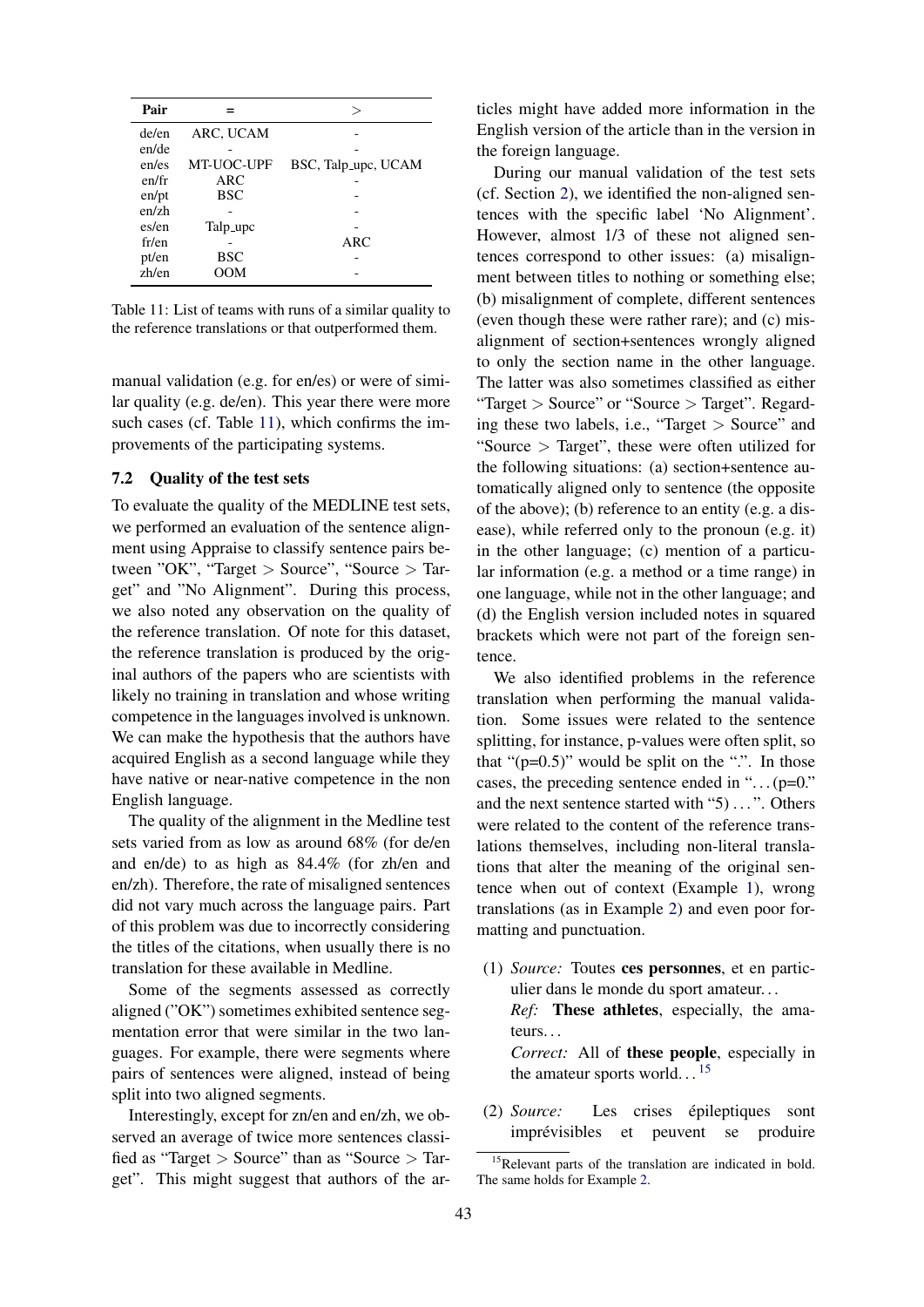#### n'importe où.

*Ref:* Epileptic seizures occur with unpredictable frequency in unexpected place.

*Correct:* Epileptic seizures are unpredictable and can occur anywhere.

A further problem identified was the presence of very short sentences often formed of a single word (e.g. titles or listed items such as "Conclusions", "Objective", or "Clinical Case"), which are in general correctly translated. Including such items for evaluation could influence quality assessments, inflating the scores, since their translation is more similar to terminology translation rather than sentential translation.

#### 7.3 Quality of the system translations

English (from Chinese). As the first year receiving submissions addressing the Chinese language, the overall quality of the translations was delightfully high. For an English sentence to offer the same level of fluency, the order of phrases is often different from those in the source Chinese sentence. Many of the submitted translations successfully captured this behavior, as in the example below.

<sup>在</sup>健康风险和生理及心理自我调节能力<sup>评</sup> <sup>估</sup>讨论的背景下解<sup>读</sup> HRV <sup>节</sup>律。

(Order of terms: health risk, physiological and psychological self-regulation, interpretation, HRV rhythms.) – Source

*Interpretation of heart rate variability rhythms in the context of health risk and physiological and psychological self-regulatory capacity assessment is discussed.* – Reference translation

*HRV rhythms are interpreted in the context of health risks and assessment of physiological and psychological self-regulation.*

– Translation

Errors that disrupt the meaning of the translations most are incorrectly translated biomedical terms, presumably due to an inadequate Chinese biomedical dictionary. For instance,  $\Diamond$  智 医 学 or *anthroposophic healthcare* was, based on the literal meanings of the individual Chinese characters making up the term, variably translated

as *human intellectual healthcare*, *psychiatric care* and even *humane healthcare*. Other literal but incorrect translations include *horse's syndrome* for 马 <sup>方</sup> <sup>综</sup> <sup>合</sup> 征 (Mafran's syndrome) due to the  $\exists$  character (a horse), and *parasitic therapy* for 槲寄生疗<sup>法</sup> (mistletoe therapy) due to <sup>寄</sup>  $\pm$  (parasitic). In some cases, such terms, which were presumably absent from the dictionary, were entirely omitted in the translations.

Improvements to the translations could be made in two areas. Firstly, singular and plural markings could be made consistent within one translated abstract. In Chinese, with very few exceptions, nouns are not inflected to indicate plurality. Hence where an earlier sentence in an abstract mentions, for instance, 两名患者 (*two patients*) and in a later sentence only 患者, a correct English translation should remain consistent with the plural *patients*, not the singular *patient*. Secondly, non-biomedical terms with connotations specific to scientific abstracts could be more precisely translated. For instance, beginning the final sentence in an abstract with 总之 would be better translated as *in conclusion* than *in general*.

English (from French). The overall translation quality was high for this language direction, and it was often difficult to distinguish between the MT output and the reference translation in terms of quality, in some cases indicative of the good quality of automatic translation, and in others of the presence of problems in the reference translations themselves.

An aspect that could have contributed to a translation being considered better or worse was the handling of complex noun phrases (e.g. *case monitoring* versus a prepositional phrase complement *monitoring of cases*). Whereas many prescriptivists would prescribe the noun compound variant, these were actually often perceived to be more natural and appropriate for academic or scientific writing.

| Noun compound          | <b>PP</b> complement       |
|------------------------|----------------------------|
| robust case monitoring | robust monitoring of cases |
| stool culture results  | results of stool culture   |
| treatment trajectories | trajectories of treatments |

Table 12: Examples of equally grammatical noun compounds and prepositional phrase (PP) complements in the fr/en manually evaluated data.

English (from German). The quality of the translations from German to English was gen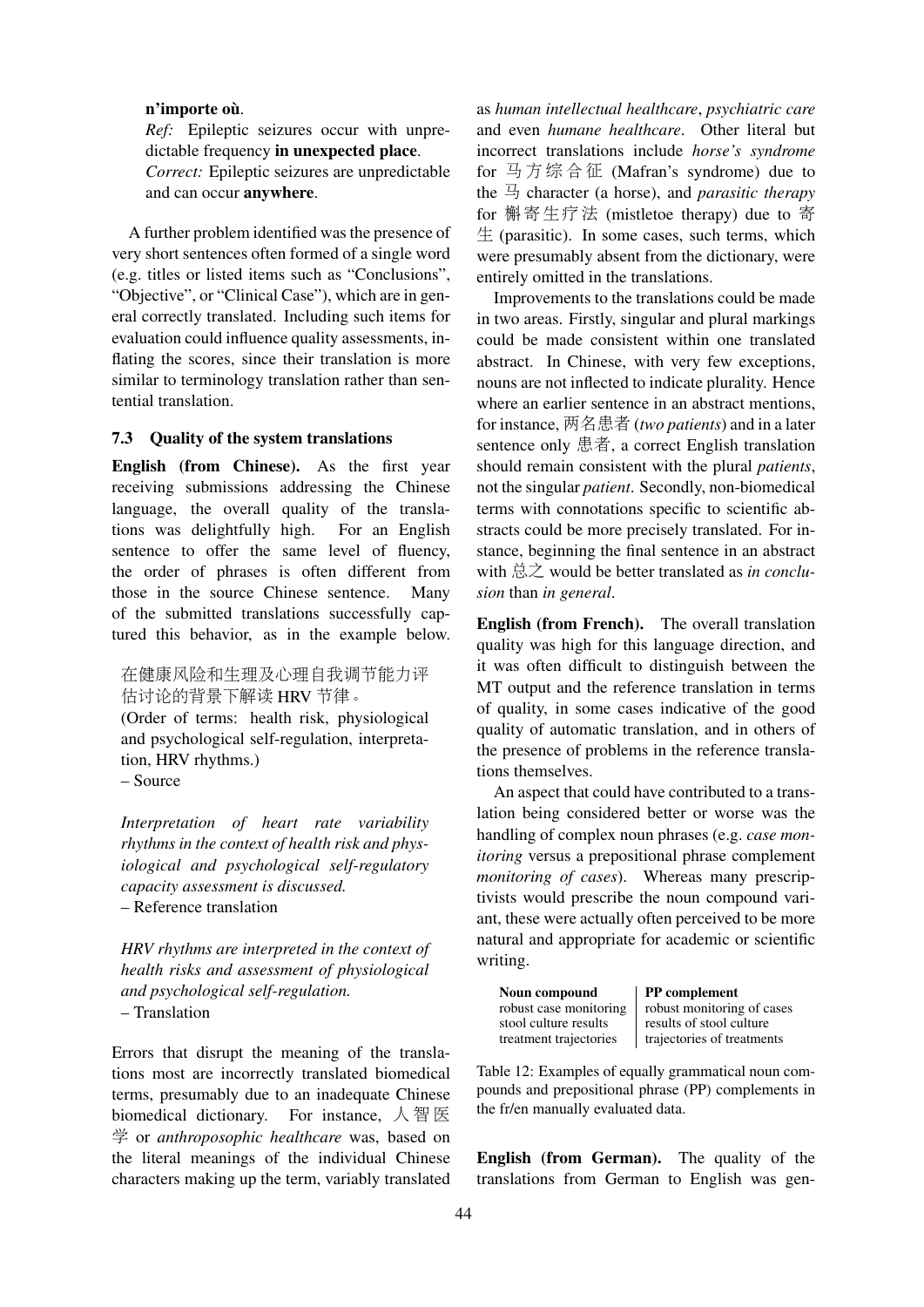erally good. German sentences, which have a typically different structure and word order than English sentences, were usually re-arranged with conjunctions and subordinate clauses in proper written English. In a few cases, the greater context of the German corpus at hand appeared to influence the translation of the individual checked sentences, as additional information, which was not part of the original German sentence, was integrated into the English translation. For example:

*Bei 3,6% war schon einmal eine psychosomatische Reha durchgefuhrt ¨ worden und dennoch vom Konsiliararzt eine Wiederholungsreha als sinnvoll erachtet. Patienten, die bereits einmal in Reha waren sind kränker und haben mehr Fahigkeits- und Teilhabeprob- ¨ leme.*

*Von 35 Patienten, bei denen der Konsiliararzt die Neubeantragung einer psychosomatischen Rehabilitation empfahl, wurde bei 13 im Verlauf der folgenden 6 Monate ein Antrag gestellt.* – Source

*Patients who had already been in inpatient rehabilitation in the past 5 years were more severely ill and had more severe participation problems.* – Translation

As the appraiser was blinded to the source of the translations, it was not possible to determine if such sentences were machine-translated or human-translated.

Pro-forms were also successfully used in the German to English translations, such as *sie* to *OCT*, referring to *optical coherence tomography*, and *In den aufgearbeiteten Fällen* to *In our cases*. These two examples make sense and appear to be correctly translated. However, other pro-forms were not, such as German *er* to English *he* instead of the gender-neutral pronoun *it*. German pronouns present a challenge for automated translation, as all nouns in the German language are assigned a gender, whereas in English, only persons are given gendered pronouns.

While most German words were correctly translated to their English equivalents, there were some interesting cases, ranging from completely offtopic to understandable yet odd equivalents. For

example, the German word *Möpsen* (English: *pugs*) was incorrectly translated many times to *seagulls* or *cups*. *Konsiliararzt* (English: *consultant*) was translated to different terms but never correctly: *siliconist* or *silicone doctor*. Interestingly, the adverb *konsiliarärztlich* was correctly interpreted to describe a recommendation from a doctor in the English translation, but unfortunately this doctor was translated to be a *silicone doctor*:

*Bei 64% der Patienten mit chronischen psychischen Erkrankungen war bislang keine psychosomatische Reha erfolgt und auch keine Indikation gegeben. Bei 27% wurde bislang noch keine Rehamaßnahme durchgefuhrt, wurde ¨ jetzt aber konsiliararztlich erstmals ¨ empfohlen.*

*Bei 3,6% war schon einmal eine psychosomatische Reha durchgefuhrt ¨ worden und dennoch vom Konsiliararzt eine Wiederholungsreha als sinnvoll erachtet.* – Source

*At 27%, no rehab has been performed yet, but has now been recommended for the first time by a silicone doctor.* – Translation

Improvements to automated translation could be made if translations of medical or technical words could be constrained to the context. When describing the torso of the human body, *Rumpf* was translated to the aviation term *fuselage* and *Säugezeit* was literally translated to *mammalian period* instead of *suckling period*. In peculiar yet comprehensible translations, the German *befragte Person* was translated to *repliers* instead of *respondents*. The English translation of *Lebensqualitat¨* was mistaken as the phonetic *quality of live* instead of *quality of life*. On a positive note, the German false friend *evtl.* was indeed correctly translated to the English word *possible*. Some abbreviations were not even translated at all  $(A\ddot{A}, O\ddot{A}, KP)$ , yet the procedure  $Ze$ *mentsakroplastie (ZSP)* was correctly constructed as *Cement Sacroplasty (CSP)* in English. *Vitien* (English: *cardiac defect*), which is actually Latin, was wrongly translated to *vials* or *vii*. Overall, German scientific and medical terms and abbrevi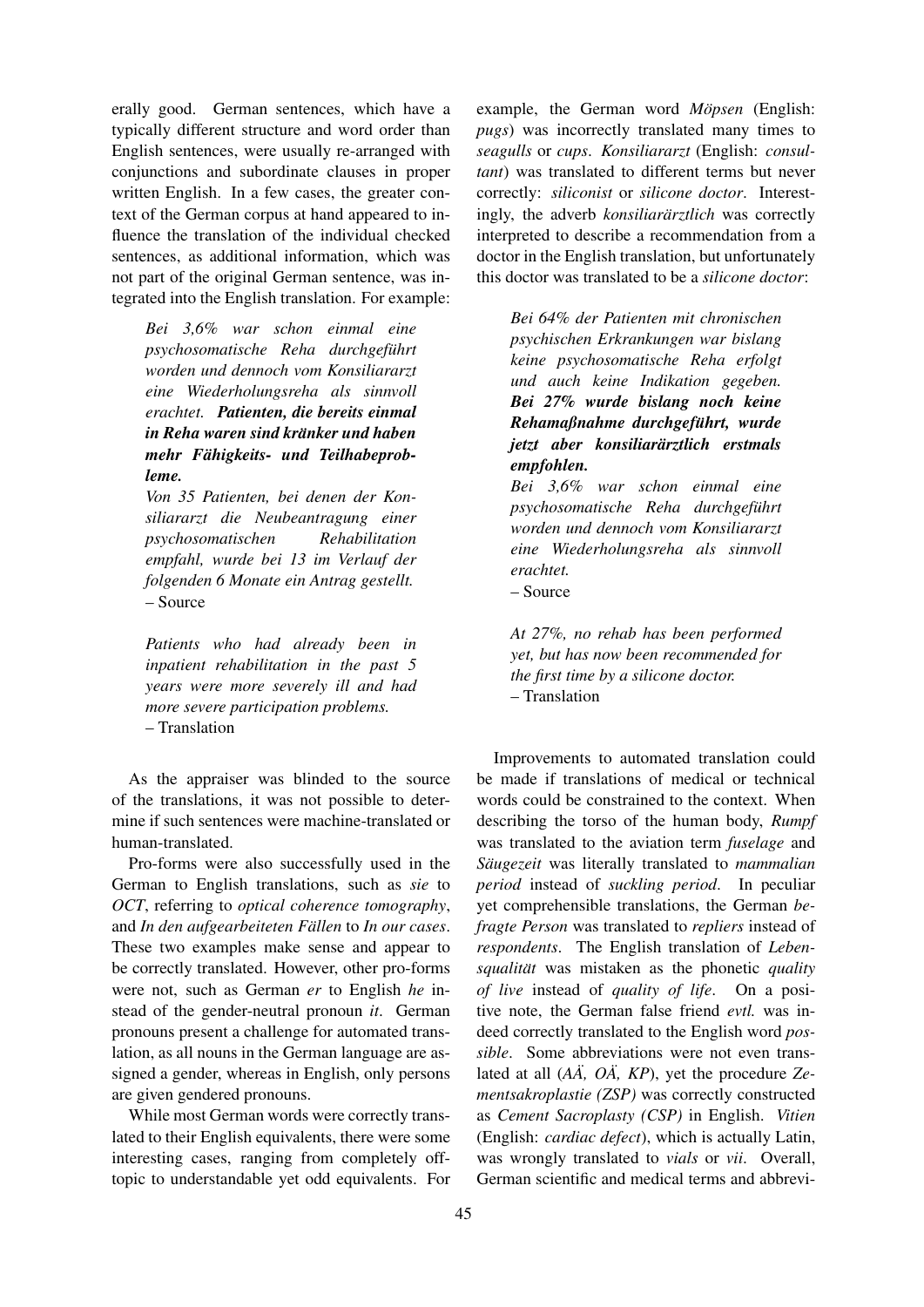ations were occasionally difficult to translate correctly.

In a handful of examples, the English translations appeared to be too colloquial for a written scientific context. This includes phrases such as *so you always have to ask about it* and *but there are no studies on that* and using the verb *got* instead of *received*. From the appraiser's point of view, the origin of these phrases - automatic translation or manually curated gold standard - is not clear.

In a few cases, the English translations, despite being grammatically correct, altered the intended meaning of the original German sentence. The compound word *Teilhabebeeintrachtigungen ¨* was wrongly translated to *partial impairment* instead of *participation impairment*. In another example, a long German sentence ending in *Antrag gestellt* was incorrectly interpreted to mean *received an application*. The same original text was further mistakenly interpreted in another translation to imply that the actual rehabilitation had been started, when in fact the German original indicated that only an application for rehabilitation had been initiated:

*Patienten, die bereits einmal in Reha waren sind kranker und haben mehr ¨ Fähigkeits- und Teilhabeprobleme. Von 35 Patienten, bei denen der Konsiliararzt die Neubeantragung einer psychosomatischen Rehabilitation empfahl, wurde bei 13 im Verlauf der folgenden 6 Monate ein Antrag gestellt. SCHLUSSFOLGERUNG*

– Source

*Of 35 patients in whom the consultant recommended the reapplication of psychosomatic rehabilitation, 13 received an application during the following 6 months.* – Translation A

*In 13 out of 35 patients who got a recommendation for a new psychosomatic rehabilitation, this rehabilitation was initiated within 6 months after the consult.*

– Translation B

*Of the 35 patients in whom the silicone doctor recommended a new application for psychosomatic rehabilitation, 13 were applied for during the following 6 months.* – Translation C

In fact, Translation C was the most correct about the 13 patients, except the error that *Konsiliararzt* was translated as *silicone doctor*.

In a last example, the words *nachhaltigen Effekt* were translated to two different possibilities: *sustainable effect* (the fact that the effect is able to be sustained) and *sustained effect* (an effect that held continuously at a certain level). There is a subtle difference in meaning of these two English terms, whereas the German word (*nachhaltigen*) could used to describe both situations. This complicates a straight-forward translation because the correct interpretation heavily depends on the whole context of the matter:

*Berufsgruppenbedingte Unterschiede im klinischen Alltag und individueller Karrierefortschritt uben einen Einfluss ¨ auf Art, Umsetzung und Wahrnehmung der Lehrtatigkeit aus. ¨ Hinweise auf einen nachhaltigen Effekt ermutigen zur Fortsetzung und Weiterentwicklung des TTT-Konzepts.*

*Er wurde in den letzten acht Jahren auf ahnliche Symptome untersucht. ¨* – Source

*Indications of a sustained effect encourage the continuation and further development of the TTT concept.* – Translation A

*Indications of a sustainable effect encourage the continuation and further development of the TTT concept.* – Translation B

From the appraiser's point of view, it is not possible to ascertain the author's true meaning of *nachhaltigen* from these short excerpts.

English (from Spanish). The translations into English from Spanish were notably improved this year , and judgments were much more subtle in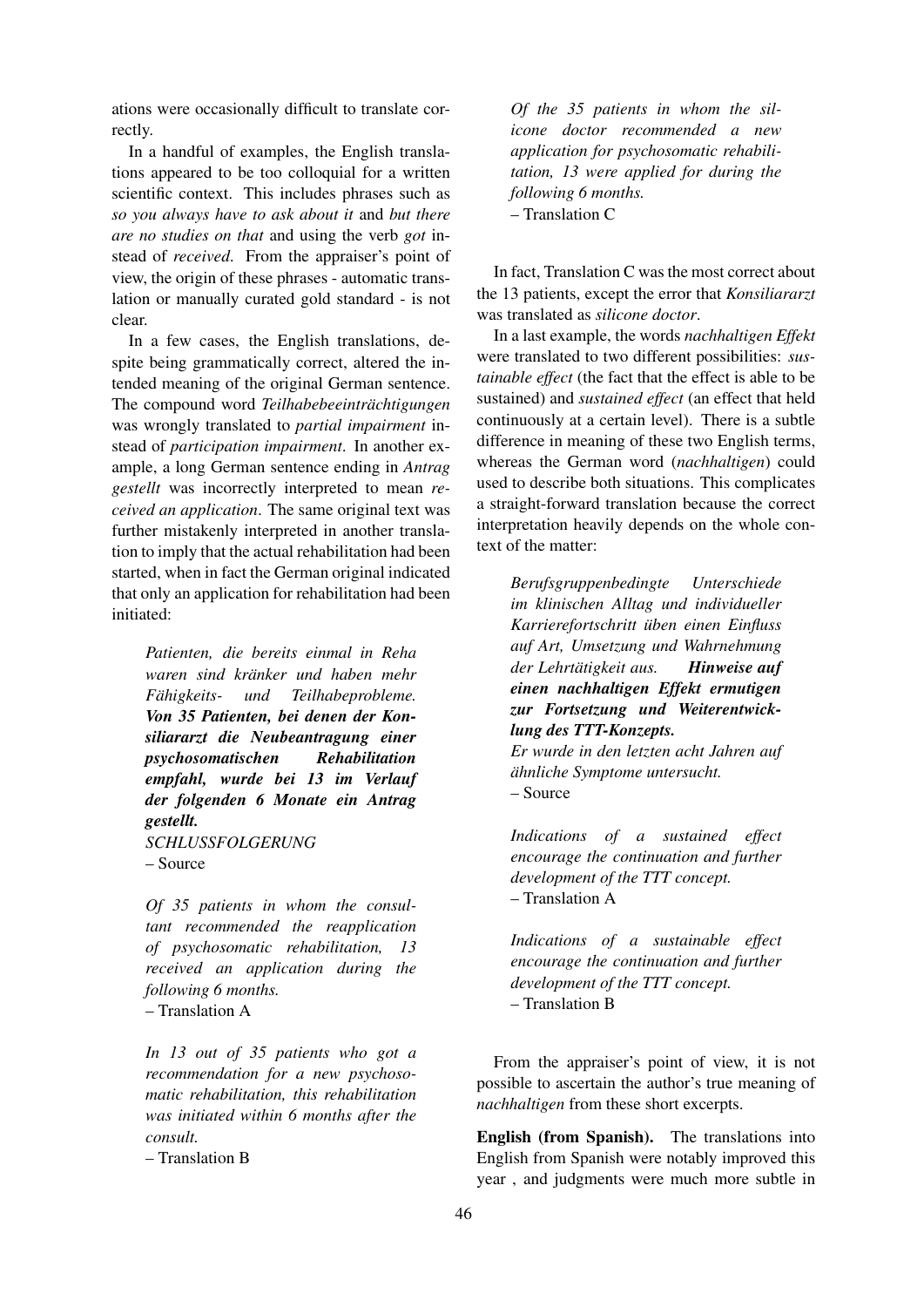many cases. There were still a few occurrences of untranslated words appearing in the translations, but far fewer than in previous years.

Lexical choice was often a differentiating factor between translations, e.g. *accomplish several goals* was preferred to *achieving various goals*.

Grammar differences were also visible, in particular for complex noun phrases, e.g. *creative alternatives management* vs. *creative management alternatives*.

Some differences in the translations hinged on treatment of acronyms; without further context (i.e., the expansion of the acronym) or specific domain knowledge it was sometimes difficult to decide which acronym should be preferred.

Reference translations were sometimes clearly identifiable due to including information from other parts of the text outside of the focus sentence, leaving out some details in the original, or completely rephrasing an idea; in general translations more faithful to the original sentence were preferred, as long as the translation was basically fine.

Sometimes neither translation being compared was ideal, and assessment came down to a judgment call. For instance, comparing the two translations A: *In the double cerclage, surgery time was shorter (average 38 minutes), and the range of motion showed improvement since the first month.* and B: *In the cerclage double, the time of surgery was shorter (average 38 minutes), and the range of motion demonstrated improvement from the first month.*, A has the more accurate grammar for *double cerclage*, but *from the first month* is more correctly expressed. In this case, B was picked because the error in the noun phrase is easier to compensate for.

Another such example was the translation of *Existen desigualdades de genero en la provisi ´ on´ de cuidados informales a mayores dependientes en Gipuzkoa, mostrando las mujeres un mayor impacto en su salud y CVRS que los hombres.* as A: *There are gender inequalities in the provision of informal care to dependent older adults in Gipuzkoa, showing that women have a greater impact on their health and HRQOL than men.* and B: *Gender inequalities exist in the provision of informal care to elderly dependent in Gipuzkoa, showing women a greater impact on their health and HRQL than men.*. Both translations are imperfect, however A provides a better treatment of *mayores* *dependientes (the dependent elderly)* than B – although B is close, it requires a plural *dependents*. However, *showing that women* is not a natural way to express the relationship between the gender inequalities (*desigualdades de género*) in the first half of the sentence and the impact of women in the second half; a better translation would be *indicating that women* or *with women having*. On balance, though, translation A is overall more readable than B.

Some differences were only in relation to spacing, i.e. one translation included "patients,14%" while the other had "patients, 14%". This suggests the use of character-level modeling in the algorithms having occasional hiccups. One particularly problematic translation was *Univariate and multivariateanalyses were performed through a Multilayer Perceptronnetwork and a logistic regression model EmpiricalBayesian penalized type LASSO Elastic net*. On the flip side, these algorithms were sometimes able to correct spacing problems in the source text.

Chinese. The quality of translations from all four participating systems was very high, and the translations were generally fluent and accurate. When comparing the translations from the various systems, shorter sentences were typically highly similar, differing only in certain formulations. However, such differences could suffice to distinguish one translation as better than another, because a wording (e.g. 新努力 *new efforts*) more precisely captures the source (exactly *new efforts*) than alternative wordings (新进展 *new developments*). For longer sentences, more noticeable differences surfaced, particularly in different orderings of phrases. These orderings sometimes impacted the fluency of the translation, but in generally were merely different but valid arrangements of the same content.

In terms of serious errors, only in rare cases were phrases completely dropped in the translations. As for incorrect translation of biomedical terms, they occurred far less frequently in the en/zh direction than zh/en. One might hypothesize that the dictionary in the en/zh direction was more complete. However, the fact that translating into Chinese has the option of retaining the original term in English is also a contributing factor, which leads us to the next point.

Currently there is no consensus in how much of a technical term in English should be preserved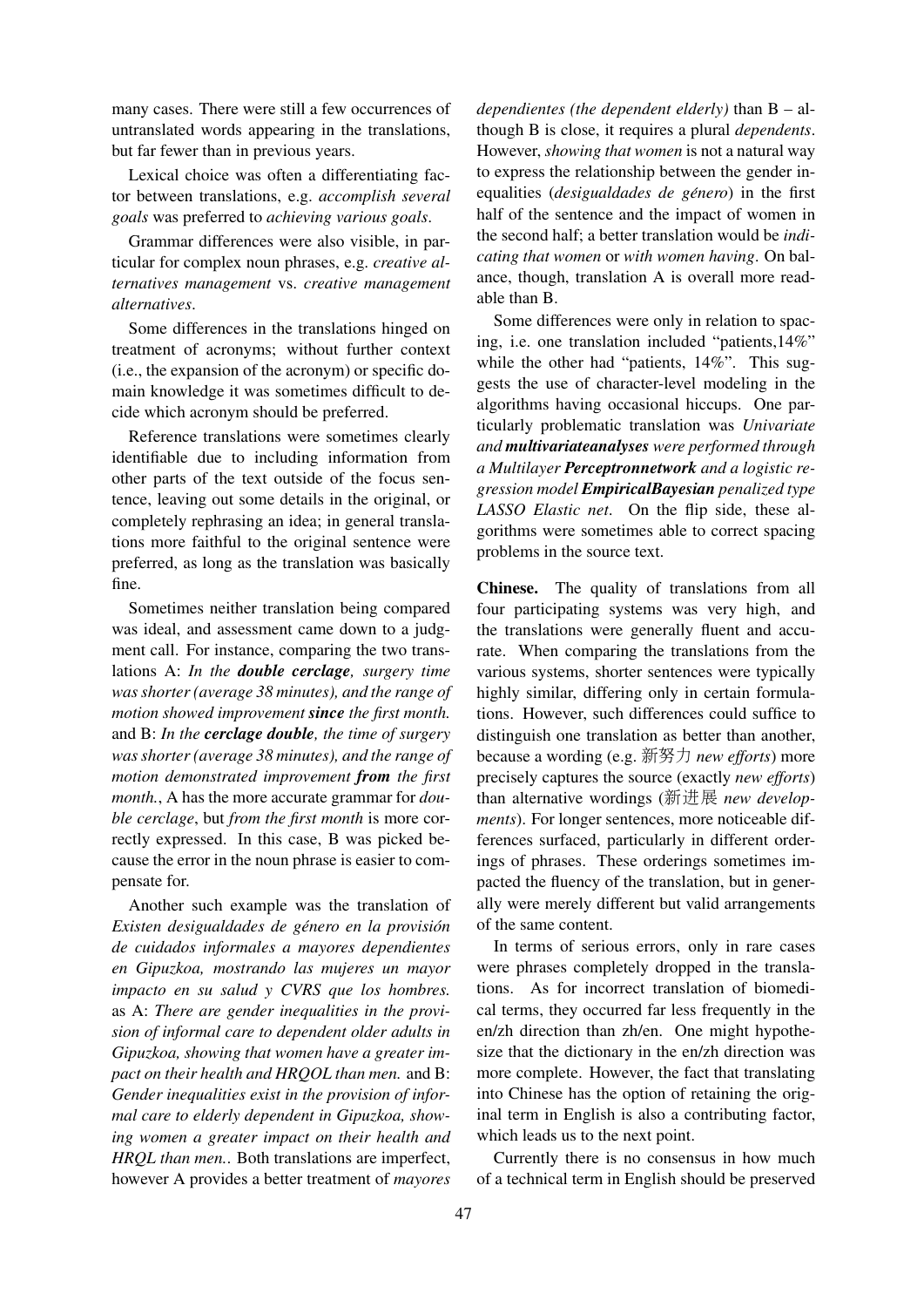in the Chinese translation. Take *Functional electronic stimulation (FES)* in a source as an example. Valid translations in Chinese include having only the Chinese term (功能性电刺激); with the acronym (功能性电刺<sup>激</sup> *(FES)*); as well as with full term plus acronym (功能性电刺<sup>激</sup> *(Functional electronic stimulation, FES)*). Gene names, on the other hand, are uncontentiously retained in English (e.g.  $AMP$  and  $CK2 \alpha$  in source, reference, and submitted translations alike).

German. Compared to last year again in general translations were of very high quality. Only rarely we found untranslated bits from the source language, while automatic systems were mostly able to differentiate between sequences that should be translated or not (e.g. citations, links). The use of capitalization was correct in almost all cases. Therefore, the decision for a better translation was mostly based on the correct translation of technical terms, in general a more appropriate use of German words or word order.

Mostly usage of technical terms was decisive: grayscale ultrasound is *Schwarz-Weiß-Ultraschall* instead of *Graustufen-Ultraschall*, or similarly *mandibular advancement device* is a *Unterkieferprotrusionsschiene* instead of the rather wordby-word but wrong translation *mandibularen ¨ Fortschrittsgerät*. Other examples rather concern the appropiate use of German words. For instance, *disease attenuation* is rather a *Abschwächung* than a *Dämpfung* of a disease. It seems that automatic systems could not deal with more complex syntax such as coordination as in *tumor mass and symptom reduction*. Instead of *Tumormassenreduktion und Symptomlinderung*, the automatic translations did not identify the coordination structure and produces an incorrect (word-by-word) translation *Tumormasse und Symptomreduktion*.

Similar to last year, cases when automatic systems were judged better than the reference, the reference contained additional information or missed information while translation usually contained the complete content of the source sentence.

We were not able to define clear patterns for differences between the two automatic systems. However, ARC seems to be more capable of providing proper German syntax (e.g. *Steifigkeitsschwankungen* for *stiffness variation* or *Patienten mit Bauchspeicheldrüsenkrebs* for *pancreatic cancer patients* than UCAM. On the other hand, ARC seems to have difficulty identifying acronyms at the beginning of a sentence and did not keep them all capitalized. ARC even provided a false translation for *Sleep is ... unrefreshing* as *Schlaf ist ... erfrischend* instead of *nicht erfrischend*. UCAM did not show the last two issues.

French. Although the quality of the translations was generally uneven, some systems offered mostly fluent translations.

A number of errors were easily identified as untranslated segments, or repeated words. However, a category of serious errors occurred in otherwise fluent sentences where missense or erroneous information was introduced. This is the case for example when a significant piece of information is omitted in the translation: *We used inverse proportional weighting* translated by *Nous avons utilise´ un facteur de ponderation proportionnelle ´* (omission de *inverse*) or when numbers are substituted: *data from adolescents aged 15-18 years* translated by *données des adolescents âgés de 12 à 25 ans.* Arguably, in these cases, no translation would be preferable to a translation error that could easily go undetected.

One notable improvement over previous years was the processing of acronyms, which were often directly expanded or translated with suitable equivalents: for example, *long-lasting insecticidal nets (LLINs)* was translated by *moustiquaires impregn ´ ees d'insecticide de longue dur ´ ee (MILD) ´* or *moustiquaires impregn ´ ees ´ a longue dur ` ee´ d'action (MILDA)*. Further assessment should take context beyond a single sentence into account, so that the consistency of use of acronyms can be evaluated over a document. It can also be noted that in some cases, the context of a sentence is not enough to make an assessment. For example, the phrases *Elle survient le plus souvent. . .* ou *Il se developpe le plus souvent. . . ´* could be acceptable translations for *It occurs most frequently. . .* , depending on the grammatical agreement between *Elle/Il* and the translation of the antecedent.

Portuguese. As shown in the results for manual validation (cf. table [6\)](#page-9-0), the automatic translations for Portuguese were of very good quality and often with similar or higher quality as the reference translations. However, we still found some mistakes and issues. Similar to previous years, we still find some acronyms, words or phrases (e.g. Leo G. Reeder Award) that were not translated and remained in the English format. We also found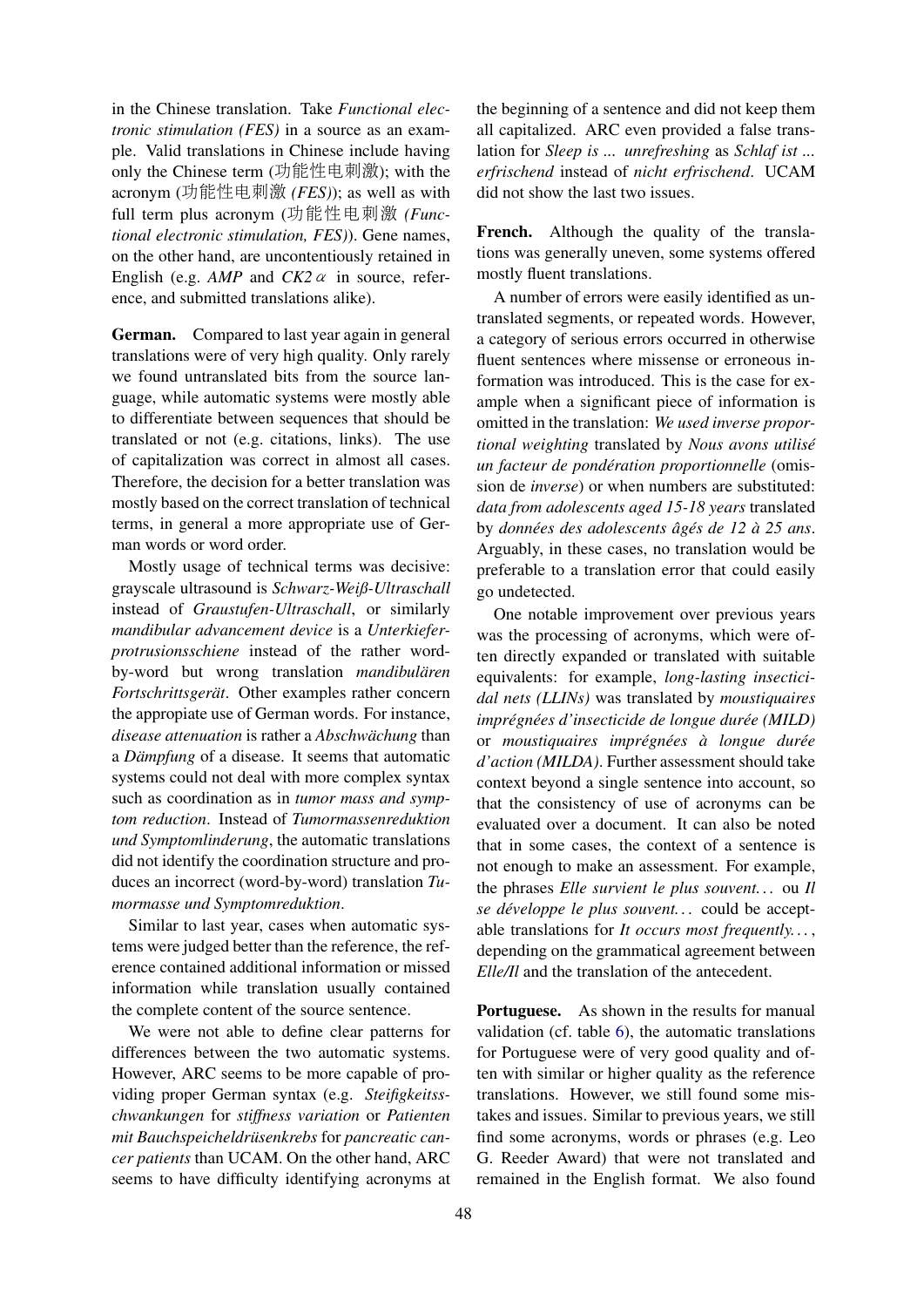some small mistakes when referring to particular values or parameters from the study, usually between parenthesis. For instance, the passage "88% para T2-0,535 cm)" instead of the complete statement "88% para RM ponderada em T2 (viés = 0,52 cm2;  $p = 0.735$ ".

We identified few terms that were translated literally into Portuguese. For intance the term "scrub nurses" was translated into "enfermeiros esfregadores" instead of "enfermeiros/instrumentadores". In many situations, both sentences were correct but we identified as better the sentences that utilized a more scientific language, more appropriate for a publication, e.g., "nivel de escolaridade" instead of just "escolaridade". In another of such cases, we chose the term "longevos" as more appropriate than "mais velhos" when referring to elderly people. We also found errors due to nominal concordance with the number, such "dividido" when related to plural nouns, when it should have been "divididos".

Some mistakes were very subtle, such as the translation shown below which includes the verb "apresentaram" twice in the same sentence. Further, in the translated sentence, it is not clear whether the first instance of the verb "apresentaram" (present) refers just to the second or both subjects, while this information is clear in the reference translation, i.e. that it should refer just to "casos". However, this ambiguity is also present in the original English sentence.

# *Tumors larger than 2cm and cases that presented angiolymphatic invasion had. . .* – Source

*Tumores maiores do que 2cm e casos com invasao angiolinf ˜ atica apre- ´ sentaram. . .*

– Reference translation

*Tumores maiores que 2cm e casos que apresentaram invasao angiolinf ˜ atica ´ apresentaram. . .* – Translation

Another subtle mistake that we found relates to the meaning of the sentence which changed in the translation. In the first sentence below, the subject of the sentence is unknown, while in the second

one it is clear that the elderly people are the ones who provide the information.

*Identificar e hierarquizar as dificuldades referidas no desempenho das atividades de vida diaria de idosos. ´* – Sentence 1

*Identificar e hierarquizar as dificuldades relatadas pelos idosos na*  $realização$  das atividades de vida *diaria. ´* – Sentence 2

Spanish. The overall quality of the Spanish translations was uneven across all four systems submitted to the challenge. BSC and Talp\_upc MT systems had a very good performance when compared to the reference translation, with being BSC the best of the four. UCAM MT's system had a reasonable performance but MT-UOC-UPF was the most irregular.

Sentence structure and word order have shown very good results in all systems for short sentences as shown in the following example.

*Isotretinoin is still the best treatment for severe nodulocystic acne.* – Source

*la isotretino´ına todav´ıa es el mejor tratamiento para el acne noduloqu ´ ´ıstico severo.*

– Reference translation

*La isotretino´ına sigue siendo el mejor tratamiento para el acne noduloqu ´ ´ıstico severo.* – Translation C

However this was not the case of all sentences, some of which followed English word order, resulting in grammatical correct but unnatural sentences in the target language. Other frequent problems include the handling of acronyms (e.g. *EDs*) and additional information included in the reference translation that was not present in the source, as shown in the example below. (cf.  $N = 480$ )

*Ten Eds will be randomly assigned to the intervention group and 10 to the*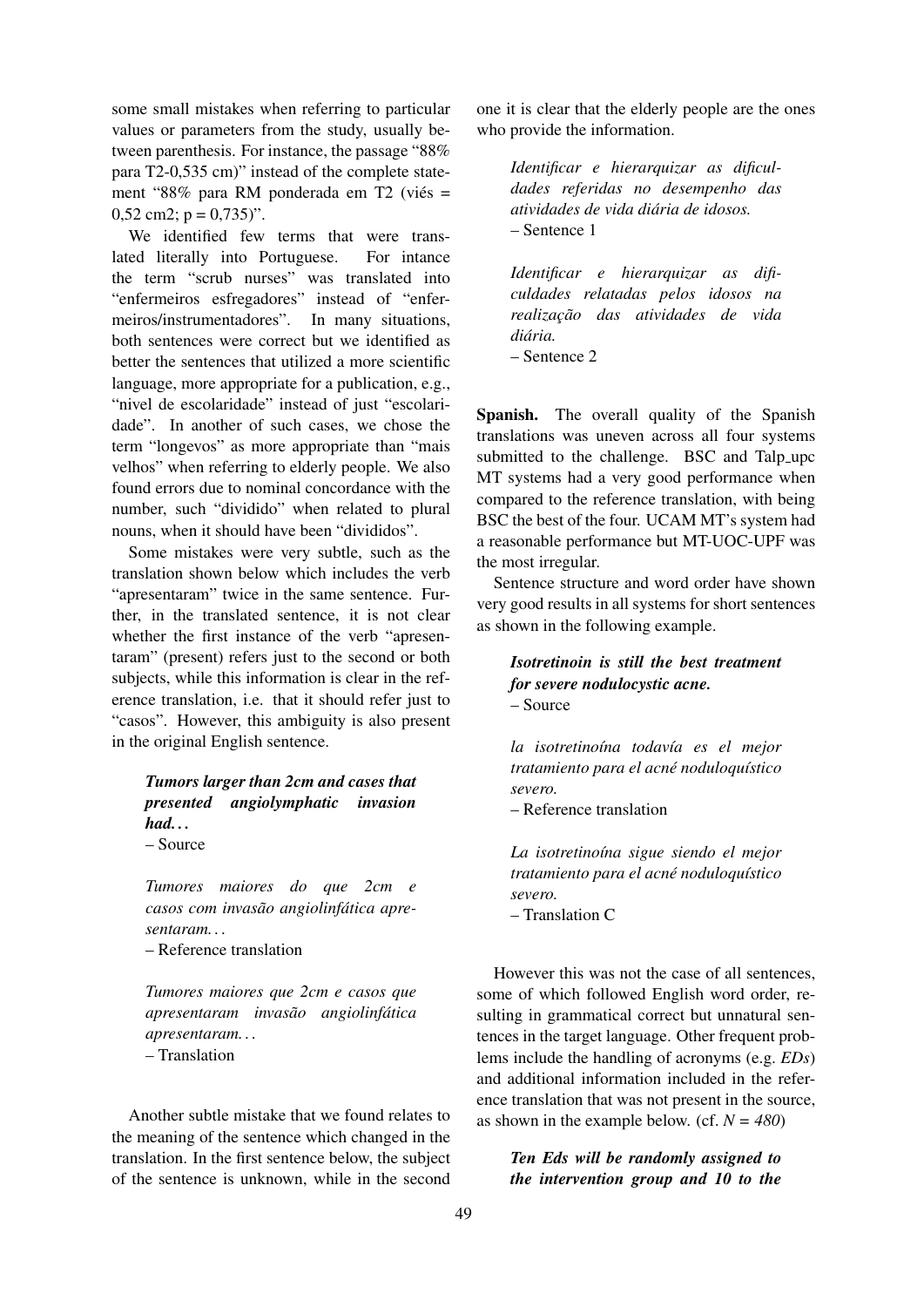#### *control group.*

– Source

*Se asignara de forma aleatoria 10 ´ SU (N = 480) al grupo de intervencion´ y 10 SU (N = 480) al grupo de control.* – Reference translation

 $Diez$  *EDs se asignarán aleatoriamente al grupo de intervencion y 10 al ´ grupo de control.* – Translation D

Erroneous word order translation for technical terms has been observed resulting in mistranslation of the English source (e.g. *FE-IV*) sentence as shown bellow.

Additionally, system A has translated *fixedeffects instrumental-variable* as *efectos fijos variable instrumental*, that not only is a mistranslation of this technical term, but also changes the overall meaning of the sentence.

*Fixed-effects instrumental-variable (FE-IV) pseudo-panel estimation from three rounds of the Mexican National Health and Nutrition Survey (2000, 2006 and 2012).* – Source

*Estimacion de pseudopanel de variables ´ instrumentales de efectos fijos (FE-IV) en tres rondas de la Encuesta Nacional de Salud y Nutricion de M ´ exico (2000, ´*

– Reference translation

*2006 y 2012).*

*Los efectos fijos variable instrumental (FE-VI) se estimaron en tres rondas de la Encuesta Nacional de Salud y Nutrición de México (2000, 2006 y 2012).* – Translation A

Subject-verb agreement mistakes have been observed in some MT translations, such as the one that follows.

*Each group will enroll 480 patients, and the outcomes will be compared between groups.*

– Source

*Cada grupo incluiran 480 pacientes y ´ los resultados seran comparados entre ´ grupos.* – Translation B

Other issues found, more common in longer sentences, are missing information in the translation or wrongly parsed and separated terms, especially if the source sentence also suffers from the same problem.

*For the 5-year time horizon, the incrementalcost per patient with mirabegron 50 mg versustolterodine was 195.52 and 157.42, from theNational Health System (NHS) and societal perspectivesrespectively, with a gain of 0.0127 QALY withmirabegron.* – Source

*Para el horizonte temporal de 5 anos, el incremento por paciente con ˜ mirabegron 50 mg versustolterodina fue 195,52 y 157,42 , del Sistema Nacional de Salud (SNS) y de la perspectiva social respectivamente, con una ganancia de 0,0127 AVAC con mirabegron.* – Translation D

## 8 Conclusions

We presented the 2019 edition of the WMT shared task for biomedical machine translation. Participants were challenged to provide automatic translations for medical texts from the literature in ten language pairs as well as for terminology content from English to Spanish. We prepared three baseline systems based on neural toolkits and received 59 runs from 11 teams. Overall, submissions were received for all test sets that were offered. Some of the results obtained by the participants could outperform the scores from previous editions of the shared task and some submissions were judged better than the reference translations created by the authors of the papers in the test set. We also identified some limitations of this shared task, such as issues with the quality of the test sets that we plan to improve in the next edition of the task. Other planned improvements include manual evaluation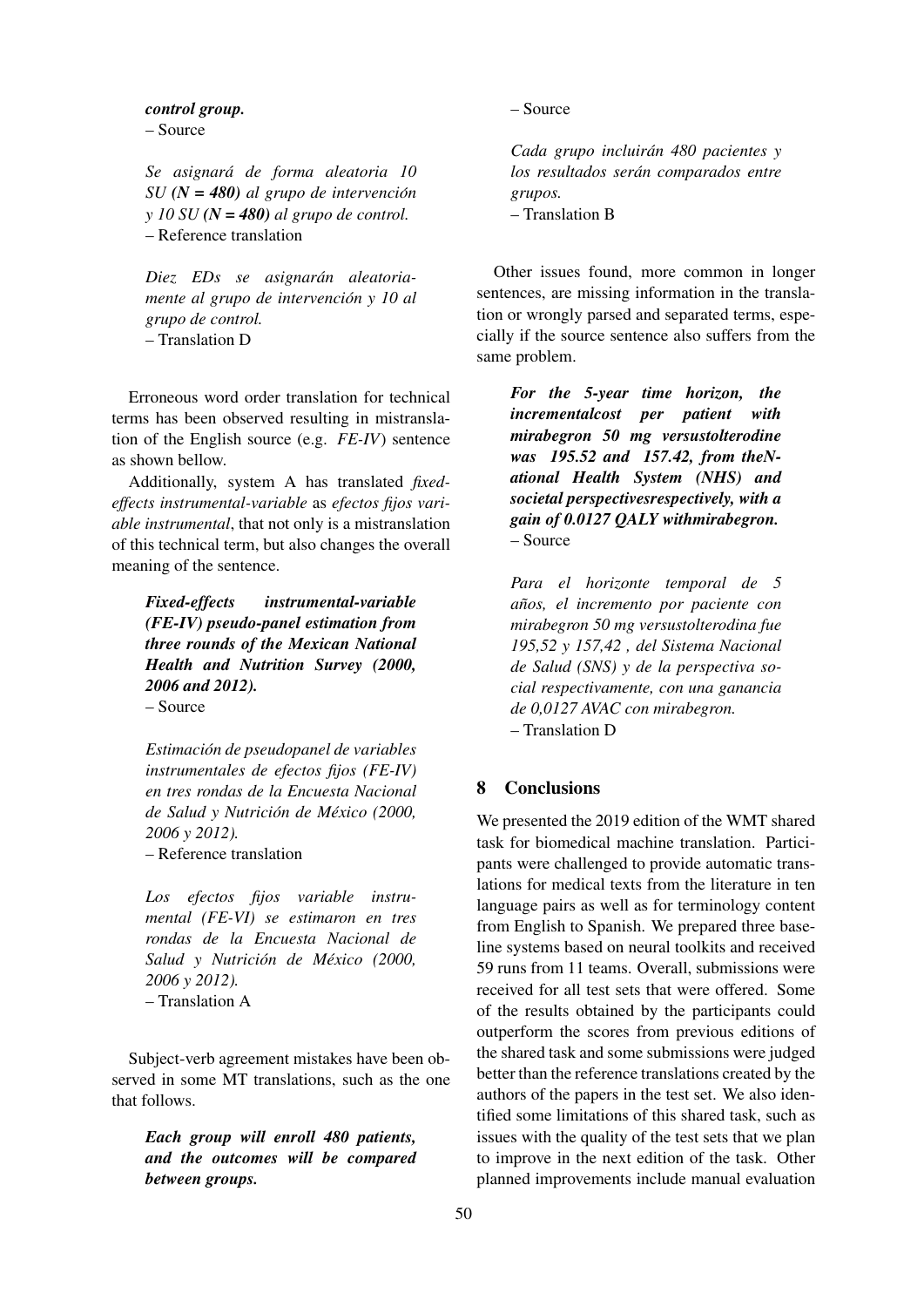of the submission based on direct assessment as opposed to the current pairwise comparison of two sentences.

#### Acknowledgments

We would like to thank all participants in the challenges, and especially those who supported us for the manual evaluation, including Melana Uceda (es/en). We also would like to thank the participants Aihu Zhang (team OOM), Antoni Oliver Gonzalez (team MT-UOC-UPF), Fabien Cromières (team KU), Sadaf Abdul-Rauf (team NRPU) and Stefania Duma (team UHH-DS) for providing summaries about their systems, which we included in the manuscript. MK and FS acknowledge support from the *encargo de gestion´* SEAD-BSC-CNS of Plan for the Advancement of Language Technology (Plan TL) and the Interreg Sudoe ICTUSnet project.

#### References

- <span id="page-23-4"></span>UFAL medical corpus 1.0. [https://ufal.](https://ufal.mff.cuni.cz/ufal_medical_corpus) [mff.cuni.cz/ufal\\_medical\\_corpus](https://ufal.mff.cuni.cz/ufal_medical_corpus). Accessed: 2018-07-24.
- <span id="page-23-7"></span>Sadaf Abdul-Rauf, Holger Schwenk, Patrik Lambert, and Mohammad Nawaz. 2016. Empirical use of information retrieval to build synthetic data for smt domain adaptation. *IEEE/ACM Transactions on Audio, Speech and Language Processing (TASLP)*, 24(4):745–754.
- <span id="page-23-2"></span>Ondřej Bojar, Rajen Chatterjee, Christian Federmann, Yvette Graham, Barry Haddow, Matthias Huck, Antonio Jimeno Yepes, Philipp Koehn, Varvara Logacheva, Christof Monz, Matteo Negri, Aurelie Neveol, Mariana Neves, Martin Popel, Matt Post, Raphael Rubino, Carolina Scarton, Lucia Specia, Marco Turchi, Karin Verspoor, and Marcos Zampieri. 2016. [Findings of the 2016 Conference](https://doi.org/10.18653/v1/W16-2301) [on Machine Translation.](https://doi.org/10.18653/v1/W16-2301) In *Proceedings of the First Conference on Machine Translation: Volume 2, Shared Task Papers*, pages 131–198.
- <span id="page-23-12"></span>Pi-Chuan Chang, Michel Galley, and Christopher D. Manning. 2008. [Optimizing Chinese Word Segmen](http://dl.acm.org/citation.cfm?id=1626394.1626430)[tation for Machine Translation Performance.](http://dl.acm.org/citation.cfm?id=1626394.1626430) In *Proceedings of the Third Workshop on Statistical Machine Translation*, pages 224–232, Columbus, Ohio.
- <span id="page-23-10"></span>Mirela-Stefania Duma and Wolfgang Menzel. Translation of Biomedical Documents with Focus on Spanish-English. In *Proceedings of the Third Conference on Machine Translation: Shared Task Papers*.
- <span id="page-23-8"></span>Mirela-Stefania Duma and Wolfgang Menzel. 2016a. [Data Selection for IT Texts using Paragraph Vector.](http://www.aclweb.org/anthology/W/W16/W16-2331) In *Proceedings of the First Conference on Machine Translation*, pages 428–434, Berlin, Germany.
- <span id="page-23-9"></span>Mirela-Stefania Duma and Wolfgang Menzel. 2016b. [Paragraph Vector for Data Selection in Statistical](https://www.linguistics.rub.de/konvens16/pub/11_konvensproc.pdf) [Machine Translation.](https://www.linguistics.rub.de/konvens16/pub/11_konvensproc.pdf) In *Proceedings of the 13th Conference on Natural Language Processing KON-VENS 2016*, pages 84–89, Bochum, Germany.
- <span id="page-23-0"></span>Ondřej Dušek, Jan Hajič, Jaroslava Hlaváčová, Jindřich Libovický, Pavel Pecina, Aleš Tamchyna, and Zdeňka Urešová. 2017. [Khresmoi Summary Trans](http://hdl.handle.net/11234/1-2122)[lation Test Data 2.0.](http://hdl.handle.net/11234/1-2122) LINDAT/CLARIN digital library at the Institute of Formal and Applied Linguistics (UFAL), Faculty of Mathematics and Physics, ´ Charles University.
- <span id="page-23-13"></span>Christian Federmann. 2010. [Appraise: An Open-](http://www.lrec-conf.org/proceedings/lrec2010/pdf/197_Paper.pdf)[Source Toolkit for Manual Phrase-Based Evaluation](http://www.lrec-conf.org/proceedings/lrec2010/pdf/197_Paper.pdf) [of Translations.](http://www.lrec-conf.org/proceedings/lrec2010/pdf/197_Paper.pdf) In *Proceedings of the Seventh conference on International Language Resources and Evaluation*, pages 1731–1734, Valletta, Malta.
- <span id="page-23-1"></span>Antonio Jimeno Yepes, Aurelie Neveol, Mariana Neves, Karin Verspoor, Ondrej Bojar, Arthur Boyer, Cristian Grozea, Barry Haddow, Madeleine Kittner, Yvonne Lichtblau, Pavel Pecina, Roland Roller, Rudolf Rosa, Amy Siu, Philippe Thomas, and Saskia Trescher. 2017. [Findings of the WMT 2017](https://doi.org/10.18653/v1/W17-4719) [Biomedical Translation Shared Task.](https://doi.org/10.18653/v1/W17-4719) In *Proceedings of the Second Conference on Machine Translation*, pages 234–247, Copenhagen, Denmark.
- <span id="page-23-3"></span>Marcin Junczys-Dowmunt, Roman Grundkiewicz, Tomasz Dwojak, Hieu Hoang, Kenneth Heafield, Tom Neckermann, Frank Seide, Ulrich Germann, Alham Fikri Aji, Nikolay Bogoychev, Andre F. T. ´ Martins, and Alexandra Birch. 2018. [Marian: Fast](http://www.aclweb.org/anthology/P18-4020) [Neural Machine Translation in C++.](http://www.aclweb.org/anthology/P18-4020) In *Proceedings of the 56th Annual Meeting of the Association for Computational Linguistics: System Demonstrations*, pages 116–121, Melbourne, Australia.
- <span id="page-23-6"></span>Guillaume Klein, Yoon Kim, Yuntian Deng, Jean Senellart, and Alexander M. Rush. 2017. [Open-](https://doi.org/10.18653/v1/P17-4012)[NMT: Open-Source Toolkit for Neural Machine](https://doi.org/10.18653/v1/P17-4012) [Translation.](https://doi.org/10.18653/v1/P17-4012) In *Proceedings of the 55th Annual Meeting of the Association for Computational Linguistics: System Demonstrations*, pages 67–72, Vancouver, Canada.
- <span id="page-23-5"></span>Philipp Koehn, Hieu Hoang, Alexandra Birch, Chris Callison-Burch, Marcello Federico, Nicola Bertoldi, Brooke Cowan, Wade Shen, Christine Moran, Richard Zens, Chris Dyer, Ondřej Bojar, Alexandra Constantin, and Evan Herbst. 2007. [Moses: Open](https://www.aclweb.org/anthology/P07-2045) [Source Toolkit for Statistical Machine Translation.](https://www.aclweb.org/anthology/P07-2045) In *Proceedings of the 45th Annual Meeting of the ACL on Interactive Poster and Demonstration Sessions*, pages 177–180, Prague, Czech Republic.
- <span id="page-23-11"></span>Quoc Le and Tomas Mikolov. 2014. Distributed Representations of Sentences and Documents. In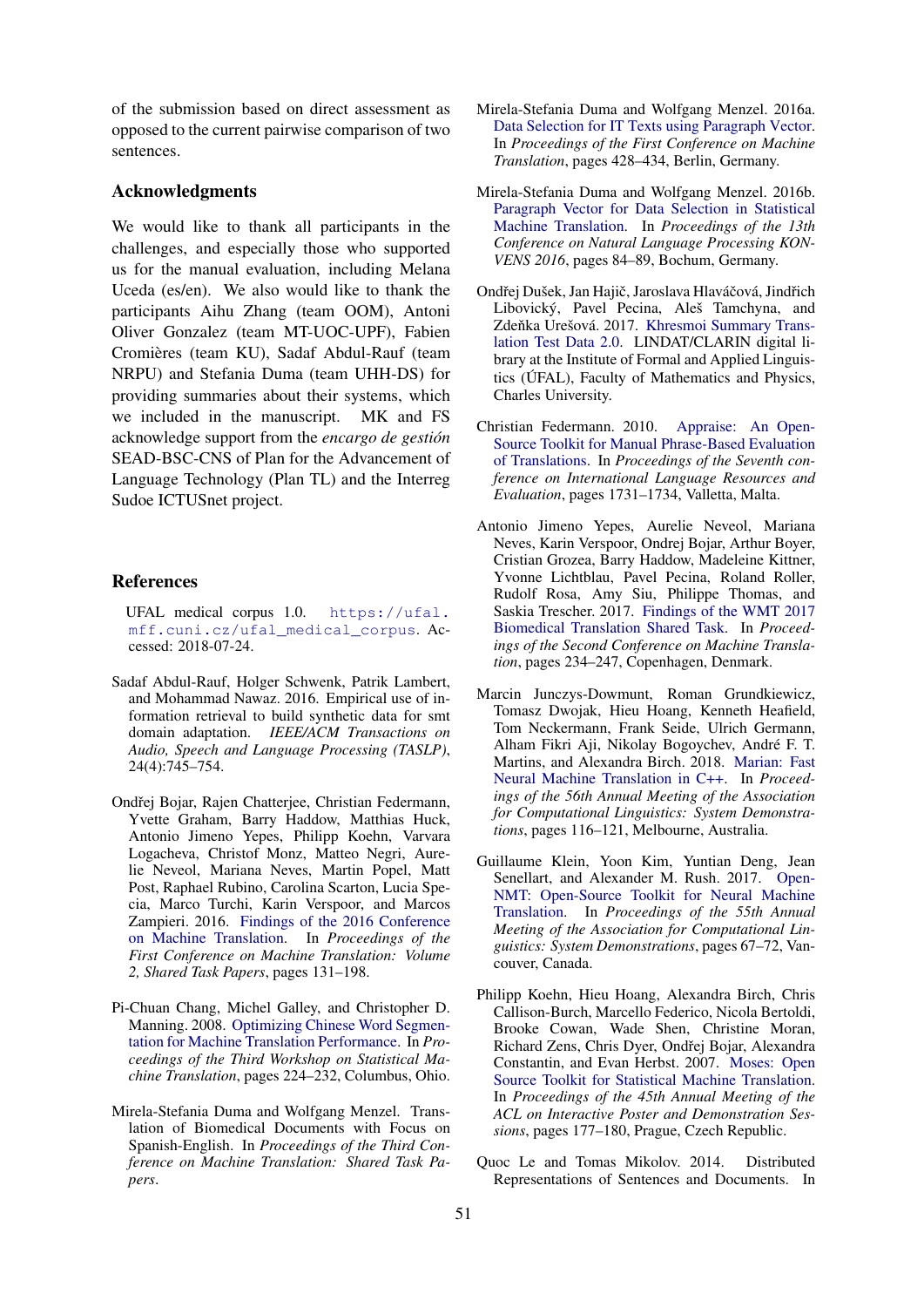*Proceedings of the 31st International Conference on International Conference on Machine Learning - Volume 32*, ICML'14, pages II–1188–II–1196. JMLR.org.

- <span id="page-24-9"></span>Robert Leaman, Rezarta Islamaj Doğan, and Zhiyong Lu. 2013. [DNorm: disease name normaliza](https://doi.org/10.1093/bioinformatics/btt474)[tion with pairwise learning to rank.](https://doi.org/10.1093/bioinformatics/btt474) *Bioinformatics*, 29(22):2909–2917.
- <span id="page-24-16"></span>Roberto Navigli and Simone Paolo Ponzetto. 2012. BabelNet: The automatic construction, evaluation and application of a wide-coverage multilingual semantic network. *Artificial Intelligence*, 193:217– 250.
- <span id="page-24-8"></span>Aurélie Névéol, Antonio Jimeno Yepes, Mariana Neves, and Karin Verspoor. 2018. [Parallel cor](http://aclweb.org/anthology/L18-1043)[pora for the biomedical domain.](http://aclweb.org/anthology/L18-1043) In *Proceedings of the Eleventh International Conference on Language Resources and Evaluation (LREC-2018)*. European Language Resource Association.
- <span id="page-24-4"></span>Mariana Neves. 2017. [A parallel collection of clinical](https://doi.org/10.18653/v1/W17-2507) [trials in portuguese and english.](https://doi.org/10.18653/v1/W17-2507) In *Proceedings of the 10th Workshop on Building and Using Comparable Corpora*, pages 36–40. Association for Computational Linguistics.
- <span id="page-24-7"></span>Mariana Neves, Antonio Jimeno Yepes, Aurelie ´ Névéol, Cristian Grozea, Amy Siu, Madeleine Kittner, and Karin Verspoor. 2018. [Findings of the wmt](http://aclweb.org/anthology/W18-6403) [2018 biomedical translation shared task: Evaluation](http://aclweb.org/anthology/W18-6403) [on medline test sets.](http://aclweb.org/anthology/W18-6403) In *Proceedings of the Third Conference on Machine Translation: Shared Task Papers*, pages 324–339. Association for Computational Linguistics.
- <span id="page-24-1"></span>Mariana Neves, Antonio Jimeno Yepes, and Aurelie ´ Névéol. 2016. The scielo corpus: a parallel corpus of scientific publications for biomedicine. In *Proceedings of the Tenth International Conference on Language Resources and Evaluation (LREC 2016)*, Paris, France. European Language Resources Association (ELRA).
- <span id="page-24-13"></span>Noor-e-Hira, Sadaf Abdul Rauf, Kiran Kiani, Ammara Zafar, and Raheel Nawaz. 2019. Translation of Medical texts using Transfer Learning and Selective Data Training: NRPU-FJ Participation in WMT19. In *Proceedings of the Fourth Conference on Machine Translation*. Association for Computational Linguistics.
- <span id="page-24-5"></span>Pavel Pecina, Ondřej Dušek, Lorraine Goeuriot, Jan Hajič, Jaroslava Hlaváčová, Gareth J.F. Jones, Liadh Kelly, Johannes Leveling, David Mareček, Michal Novák, Martin Popel, Rudolf Rosa, Aleš Tamchyna, and Zdeňka Urešová. 2014. [Adaptation of ma](https://doi.org/https://doi.org/10.1016/j.artmed.2014.01.004)[chine translation for multilingual information re](https://doi.org/https://doi.org/10.1016/j.artmed.2014.01.004)[trieval in the medical domain.](https://doi.org/https://doi.org/10.1016/j.artmed.2014.01.004) *Artificial Intelligence in Medicine*, 61(3):165 – 185. Text Mining and Information Analysis of Health Documents.
- <span id="page-24-6"></span>Pavel Pecina, Antonio Toral, Vassilis Papavassiliou, Prokopis Prokopidis, Ales Tamchyna, Andy Way, and Josef van Genabith. 2015. [Domain adapta](https://doi.org/10.1007/s10579-014-9282-3)[tion of statistical machine translation with domain](https://doi.org/10.1007/s10579-014-9282-3)[focused web crawling.](https://doi.org/10.1007/s10579-014-9282-3) *Language resources and evaluation*, 49(1):147–193. 26120290[pmid].
- <span id="page-24-15"></span>Casimiro Pio Carrino, Bardia Rafieian, Marta R. Costajussà, and José A. R. Fonollosa. 2019. Terminologyaware segmentation and domain feature data enriching strategy for the WMT19 Biomedical Translation Task. In *Proceedings of the Fourth Conference on Machine Translation*. Association for Computational Linguistics.
- <span id="page-24-17"></span>Danielle Saunders, Felix Stahlberg, and Bill Byrne. 2019. UCAM Biomedical translation at WMT19: Transfer learning multi-domain ensembles. In *Proceedings of the Fourth Conference on Machine Translation*. Association for Computational Linguistics.
- <span id="page-24-10"></span>Rico Sennrich, Barry Haddow, and Alexandra Birch. 2015. [Neural machine translation of rare words with](http://arxiv.org/abs/1508.07909) [subword units.](http://arxiv.org/abs/1508.07909) *CoRR*, abs/1508.07909.
- <span id="page-24-11"></span>Felipe Soares and Martin Krallinger. 2019. BSC participation in the WMT biomedical task. In *Proceedings of the Fourth Conference on Machine Translation*. Association for Computational Linguistics.
- <span id="page-24-2"></span>Felipe Soares, Viviane Moreira, and Karin Becker. 2018a. [A large parallel corpus of full-text scien](http://aclweb.org/anthology/L18-1546)[tific articles.](http://aclweb.org/anthology/L18-1546) In *Proceedings of the Eleventh International Conference on Language Resources and Evaluation (LREC-2018)*. European Language Resource Association.
- <span id="page-24-3"></span>Felipe Soares, Gabrielli Harumi Yamashita, and Michel Jose Anzanello. 2018b. A parallel corpus of theses and dissertations abstracts. In *International Conference on Computational Processing of the Portuguese Language*, pages 345–352. Springer.
- <span id="page-24-14"></span>Jörg Tiedemann. 2012. Parallel data, tools and interfaces in opus. In *Proceedings of the Eight International Conference on Language Resources and Evaluation (LREC'12)*, Istanbul, Turkey. European Language Resources Association (ELRA).
- <span id="page-24-0"></span>Anne M Turner, Yong K Choi, Kristin Dew, Ming-Tse Tsai, Alyssa L Bosold, Shuyang Wu, Donahue Smith, and Hendrika Meischke. 2019. [Evaluating](https://doi.org/10.2196/11171) [the usefulness of translation technologies for emer](https://doi.org/10.2196/11171)[gency response communication: A scenario-based](https://doi.org/10.2196/11171) [study.](https://doi.org/10.2196/11171) *JMIR Public Health Surveill*, 5(1):e11171.
- <span id="page-24-12"></span>Ashish Vaswani, Samy Bengio, Eugene Brevdo, Francois Chollet, Aidan Gomez, Stephan Gouws, Llion Jones, Łukasz Kaiser, Nal Kalchbrenner, Niki Parmar, Ryan Sepassi, Noam Shazeer, and Jakob Uszkoreit. 2018. [Tensor2Tensor for neural machine](https://www.aclweb.org/anthology/W18-1819) [translation.](https://www.aclweb.org/anthology/W18-1819) In *Proceedings of the 13th Conference of the Association for Machine Translation in the*